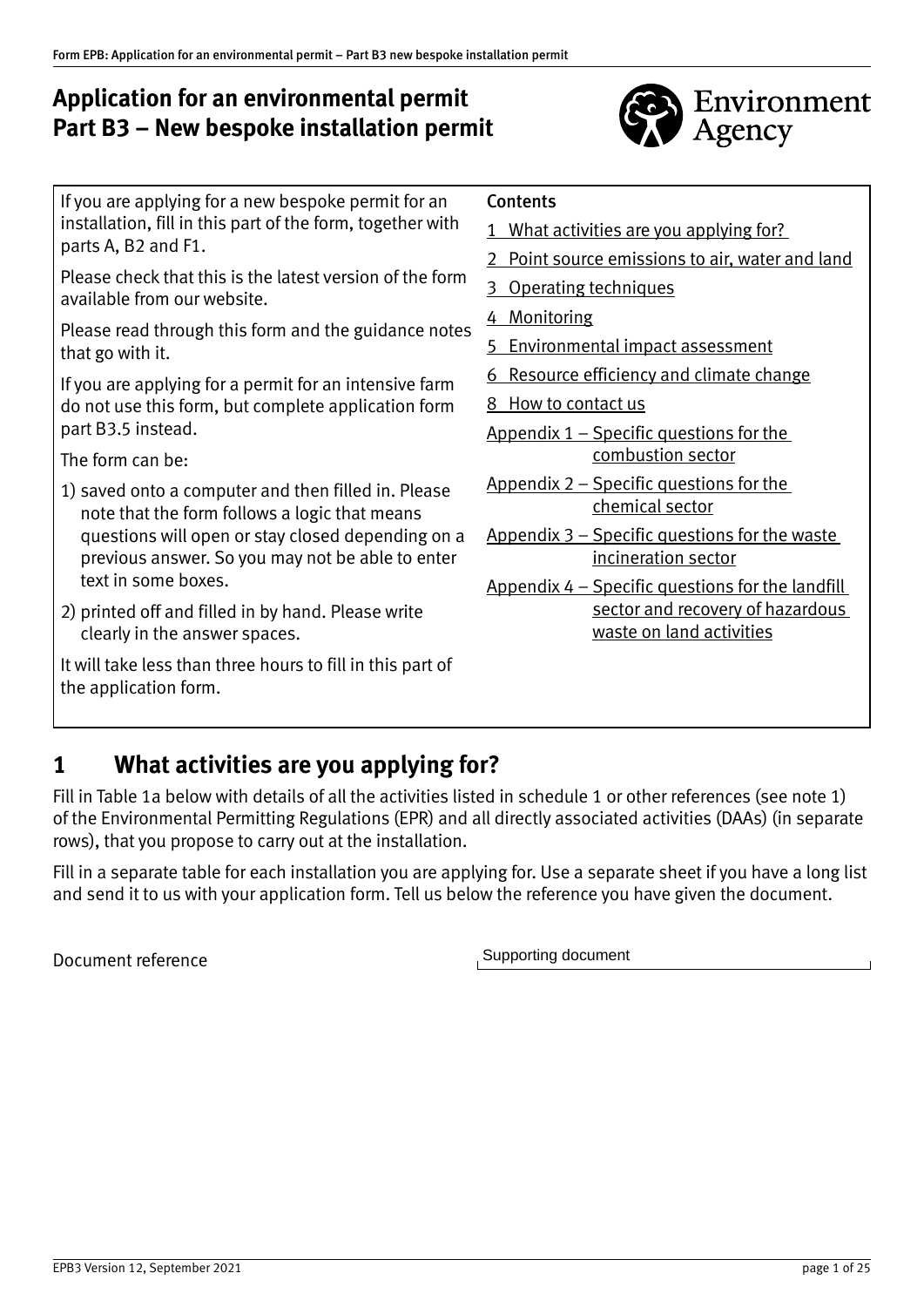# **1 What activities are you applying for?, continued**

# **Table 1a – Types of activities**

| Schedule 1 listed activities                                                                                                                                                                                                                                                                                                                                                                                                                                                                                                                       |                                                   |                                             |                                      |                                                                    |                                                                            |                                                                                |
|----------------------------------------------------------------------------------------------------------------------------------------------------------------------------------------------------------------------------------------------------------------------------------------------------------------------------------------------------------------------------------------------------------------------------------------------------------------------------------------------------------------------------------------------------|---------------------------------------------------|---------------------------------------------|--------------------------------------|--------------------------------------------------------------------|----------------------------------------------------------------------------|--------------------------------------------------------------------------------|
| Installation name                                                                                                                                                                                                                                                                                                                                                                                                                                                                                                                                  | Schedule 1 or<br>other references<br>(See note 1) | Description of the<br>activity (See note 2) | Activity<br>capacity<br>(See note 3) | Annex I (D codes)<br>and Annex II<br>(R codes) and<br>descriptions | Hazardous waste<br>treatment capacity (if<br>this applies)<br>(See note 3) | Non-hazardous<br>waste treatment<br>capacity (if this<br>applies) (See note 3) |
| If there are not enough rows,<br>send a separate document<br>and give the document<br>reference number here                                                                                                                                                                                                                                                                                                                                                                                                                                        | Put your main<br>activity first                   |                                             |                                      | For installations<br>that take waste<br>only                       | For installations that<br>take waste only                                  | For installations that<br>take waste only                                      |
| <b>HyGear Hydrogen Generation</b>                                                                                                                                                                                                                                                                                                                                                                                                                                                                                                                  | 4.2 PartA $(1)(a)(i)$                             | Production of a                             | 126 Nm3/h                            | N/A                                                                | N/A                                                                        | N/A                                                                            |
| Directly associated activities (See note 4) Also note: if the DAA is a Medium Combustion Plant or Specified Generator (MCP/SG) please also fill in part<br>B2.5, (see https://www.gov.uk/government/publications/application-for-an-environmental-permit-part-b25-new-bespoke-medium-combustion-plant-<br>and-specified-generator-permit)<br>Name of DAA<br>Description of the DAA (please identify the schedule 1 activity it serves)<br>If there are not enough rows, send a separate<br>document and give the document reference<br>number here |                                                   |                                             |                                      |                                                                    |                                                                            |                                                                                |
| Supply of hydrogen to Saint Gobain                                                                                                                                                                                                                                                                                                                                                                                                                                                                                                                 |                                                   | Supply by direct pipeline transfer          |                                      |                                                                    |                                                                            |                                                                                |
|                                                                                                                                                                                                                                                                                                                                                                                                                                                                                                                                                    |                                                   |                                             |                                      |                                                                    |                                                                            |                                                                                |
| For installations that take waste<br>(See note 5 below)                                                                                                                                                                                                                                                                                                                                                                                                                                                                                            |                                                   | Total storage capacity<br>N/A               |                                      |                                                                    |                                                                            |                                                                                |
|                                                                                                                                                                                                                                                                                                                                                                                                                                                                                                                                                    |                                                   | Annual throughput (tonnes each year)<br>N/A |                                      |                                                                    |                                                                            |                                                                                |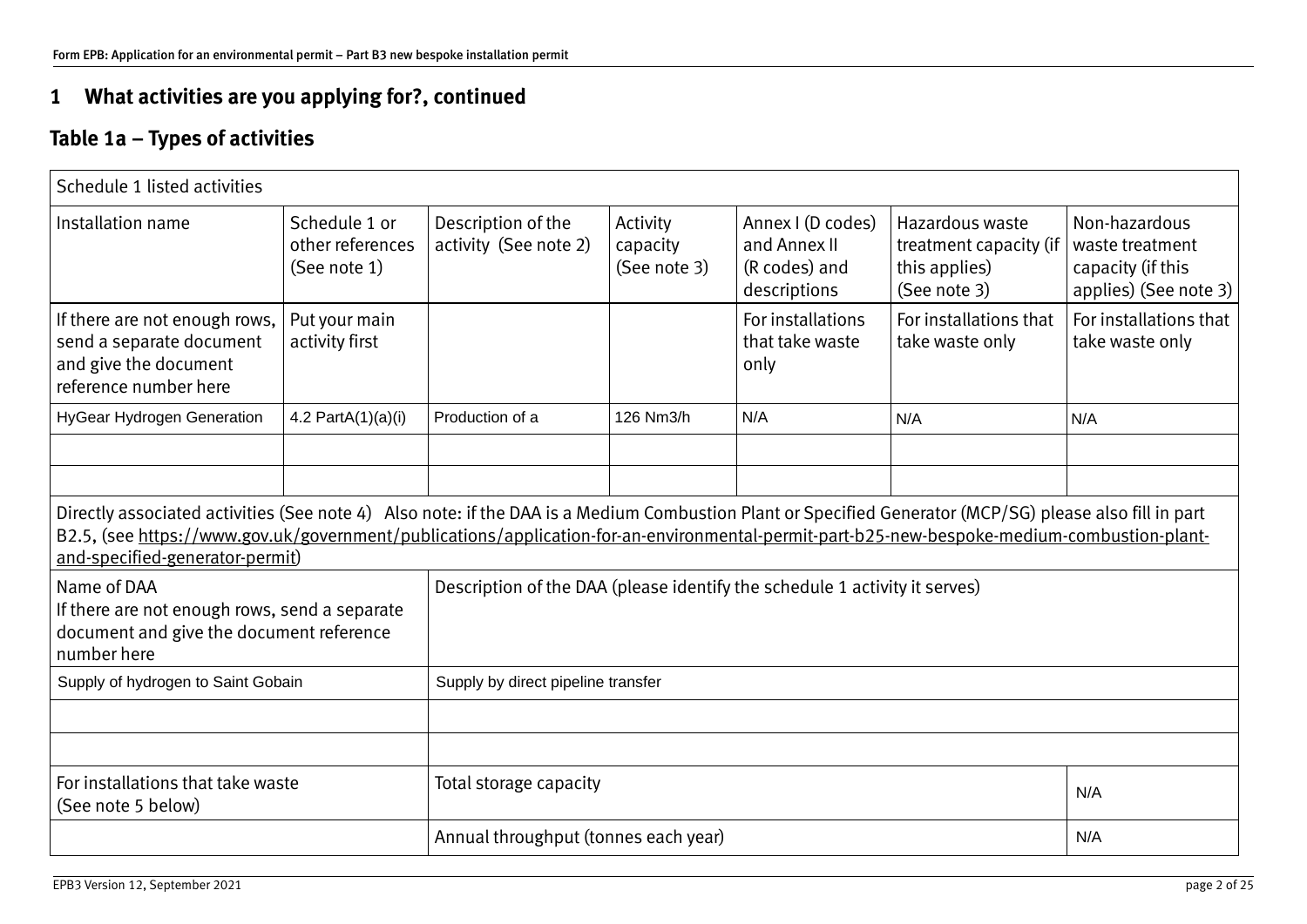# **1 What activities are you applying for?, continued**

### **Notes**

- 1. Quote the section number, part A1 or A2 or B, then paragraph and sub‐paragraph number as shown in EPR part 2 of schedule 1, schedule 13 and 14 for Local Authority regulated activities, or schedule 25/25B for Medium Combustion Plant or Specified Generators.
- 2. Use the description from the relevant schedule of the regulations. Include any extra detail that you think would help to accurately describe what you want to do.
- 3. By 'capacity', we mean:
- the total incineration capacity (tonnes every hour) for waste incinerators
- the total landfill capacity (cubic metres) for landfills
- the total capacity (cubic metres) for the recovery of hazardous waste on land
- the total treatment capacity (tonnes each day) for waste treatment operations
- the total storage capacity (tonnes) for waste storage operations
- the processing and production capacity for manufacturing operations, or
- the thermal input capacity for combustion activities

Fill each listed activity as a separate line and give an accurate description of any other activities associated with your schedule 1 activities. You cannot have Directly Associated Activities (DAAs) as part of a mobile plant application. If the DAA is a Medium Combustion Plant or Specified Generator (MCP/SG) please fill in the table in appendix 1 question 13.

By 'total storage capacity', we mean the maximum amount of waste, in tonnes, you store on the site at any one time.

## **Types of waste accepted**

For those installations that take waste, for each line in Table 1a (including DAAs), fill in a separate document to list those wastes you will accept on to the site for that activity. Give the List of Wastes catalogue code and description (see [https://www.gov.uk/government/publications/waste](https://www.gov.uk/government/publications/waste-classification-technical-guidance)‐classification‐technical‐guidance).

If you need to exclude waste from your activity or facility by restricting the description, quantity, physical nature, hazardous properties, composition or characteristic of the waste, include these in the document. Send it to us with your application form.

Please provide the reference for each document.

You can use Table 1b as a template.

If you want to accept any waste with a code ending in 99, you must provide more information and a full description of the waste in the document, (for example, detailing the source, nature and composition of the waste). Where you only want to receive specific wastes within a waste code you can provide further details of the waste you want to receive. Where a waste is dual coded you should use both codes for the waste.

Document reference of this extra information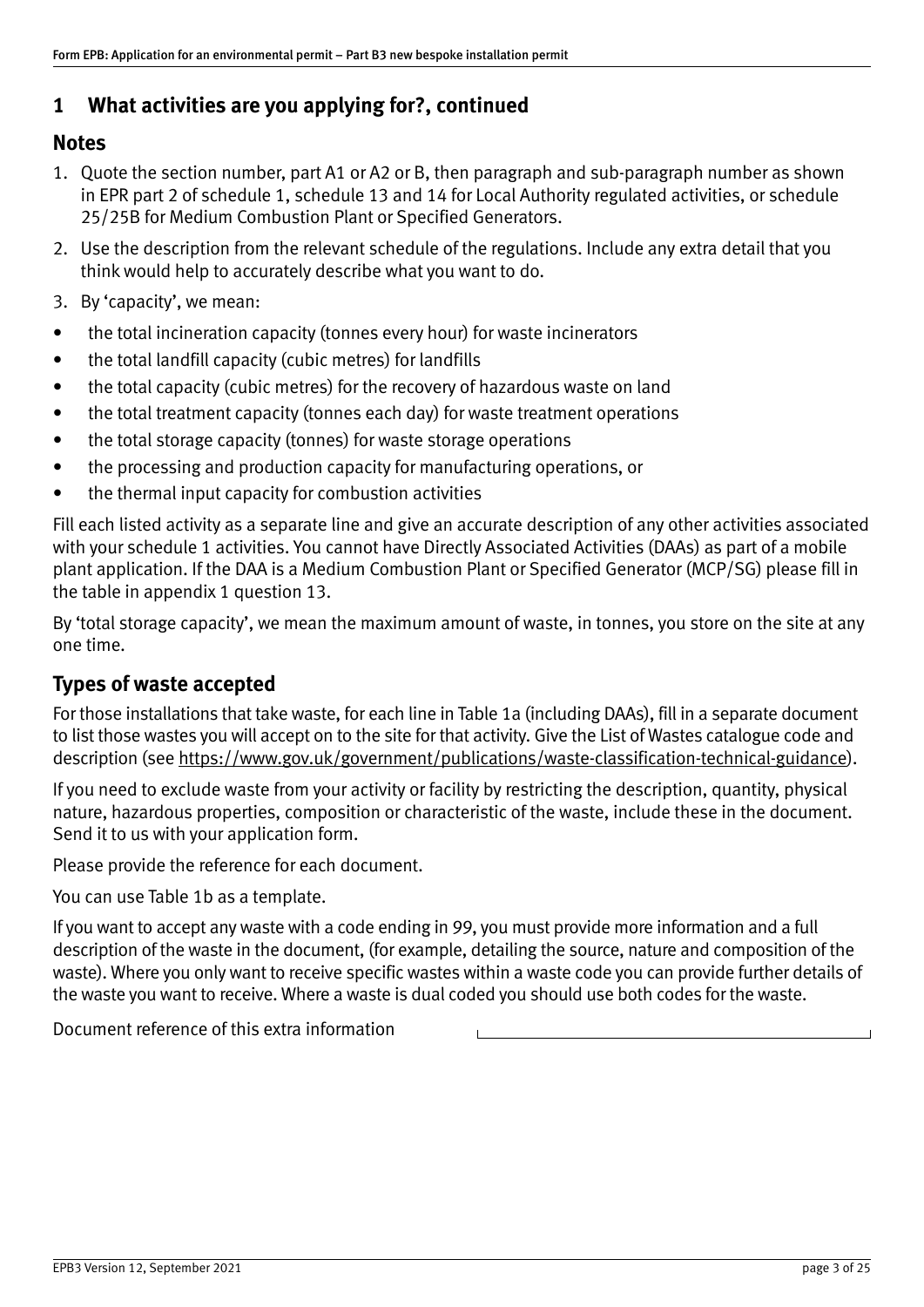# **1 What activities are you applying for?, continued**

### **Table 1b – Template example – types of waste accepted and restrictions**

| Waste code          | Description of the waste                                                                                                                     |
|---------------------|----------------------------------------------------------------------------------------------------------------------------------------------|
| Example             | Example                                                                                                                                      |
| 02 01 08*           | Agrochemical waste containing hazardous substances                                                                                           |
| 18 01 03*           | Infectious clinical waste, not contaminated with chemicals or medicines – human<br>healthcare (may contain sharps) for alternative treatment |
| 17 05 03*/17 06 05* | Non-hazardous soil from construction or demolition contaminated with<br>fragments of asbestos cement sheet                                   |

#### **1c Recovery of hazardous waste on land**

Are you applying for a waste recovery activity involving the permanent deposit of inorganic hazardous waste on land for construction or land reclamation?

No  $\sqrt{\phantom{a}}$  Now go to question 2

 $\Box$ Yes

**Have you written a waste recovery plan (WRP) that shows that you will use waste to perform the same function as non waste materials you would have used?**

No You must write a WRP to support your application.

Yes

**Have we advised you during pre‐application discussions that we believe the activity is waste recovery?**

No

Yes

#### **Have there been any changes to your proposal since the discussions?**

No

Yes

Please send us a copy of your current waste recovery plan that complies with our guidance at https://www.gov.uk[/government/publications/deposit‐for‐recovery‐operators‐environmental‐permits/](https://www.gov.uk/government/publications/deposit-for-recovery-operators-environmental-permits/waste-recovery-plans-and-deposit-for-recovery-permits) waste-recovery-plans-and-deposit-for-recovery-permits. You need to highlight any changes you may have made since your pre‐application discussions.

#### Document reference

Please note that there is an additional charge for the assessment or re assessment of a waste recovery plan that must be submitted as part of this application. For the charge see [https://www.gov.uk/](https://www.gov.uk/government/publications/environmental-permitting-charges-guidance/environmental-permitting-charges-guidance) [government/publications/environmental‐permitting‐charges‐guidance/environmental‐permitting‐charges‐](https://www.gov.uk/government/publications/environmental-permitting-charges-guidance/environmental-permitting-charges-guidance) [guidance](https://www.gov.uk/government/publications/environmental-permitting-charges-guidance/environmental-permitting-charges-guidance)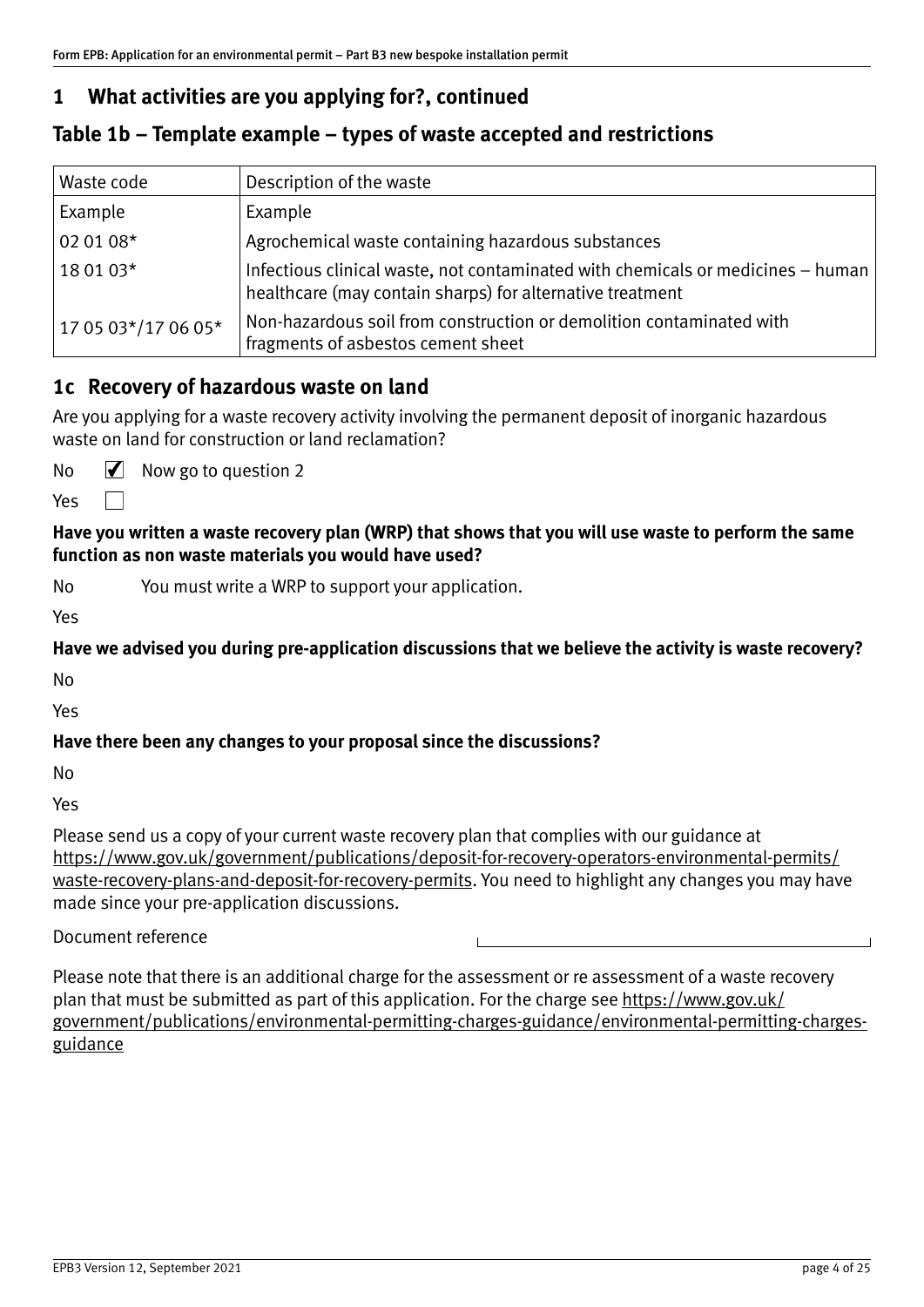# <span id="page-4-0"></span>**2 Point source emissions to air, water and land**

Fill in Table 2 below with details of the point source emissions that result from the operating techniques at each of your installations.

Fill in one table for each installation, continuing on a separate sheet if necessary.

# **Table 2 – Emissions (releases)**

| Installation name                                                                       | HyGear Hydrogen Generation System |           |          |      |
|-----------------------------------------------------------------------------------------|-----------------------------------|-----------|----------|------|
| Point source emissions to air                                                           |                                   |           |          |      |
| Emission point reference and<br>location                                                | Source                            | Parameter | Quantity | Unit |
| See supporting document and Appendix                                                    |                                   |           |          |      |
| $\mathsf C$                                                                             |                                   |           |          |      |
|                                                                                         |                                   |           |          |      |
|                                                                                         |                                   |           |          |      |
| Point source emissions to water (other than sewers)                                     |                                   |           |          |      |
| Emission point reference and<br>location                                                | Source                            | Parameter | Quantity | Unit |
|                                                                                         |                                   |           |          |      |
|                                                                                         |                                   |           |          |      |
|                                                                                         |                                   |           |          |      |
|                                                                                         |                                   |           |          |      |
| Point source emissions to sewers, effluent treatment plants or other transfers off site |                                   |           |          |      |
| Emission point reference and<br>location                                                | Source                            | Parameter | Quantity | Unit |
| See supporting document                                                                 |                                   |           |          |      |
|                                                                                         |                                   |           |          |      |
|                                                                                         |                                   |           |          |      |
|                                                                                         |                                   |           |          |      |
| <b>Point source emissions to land</b>                                                   |                                   |           |          |      |
| Emission point reference and<br>location                                                | Source                            | Parameter | Quantity | Unit |
|                                                                                         |                                   |           |          |      |
|                                                                                         |                                   |           |          |      |
|                                                                                         |                                   |           |          |      |
|                                                                                         |                                   |           |          |      |

You will also need to complete application form part B6 if your installation includes a point source emission(s) to:

- water
- groundwater or
- sewer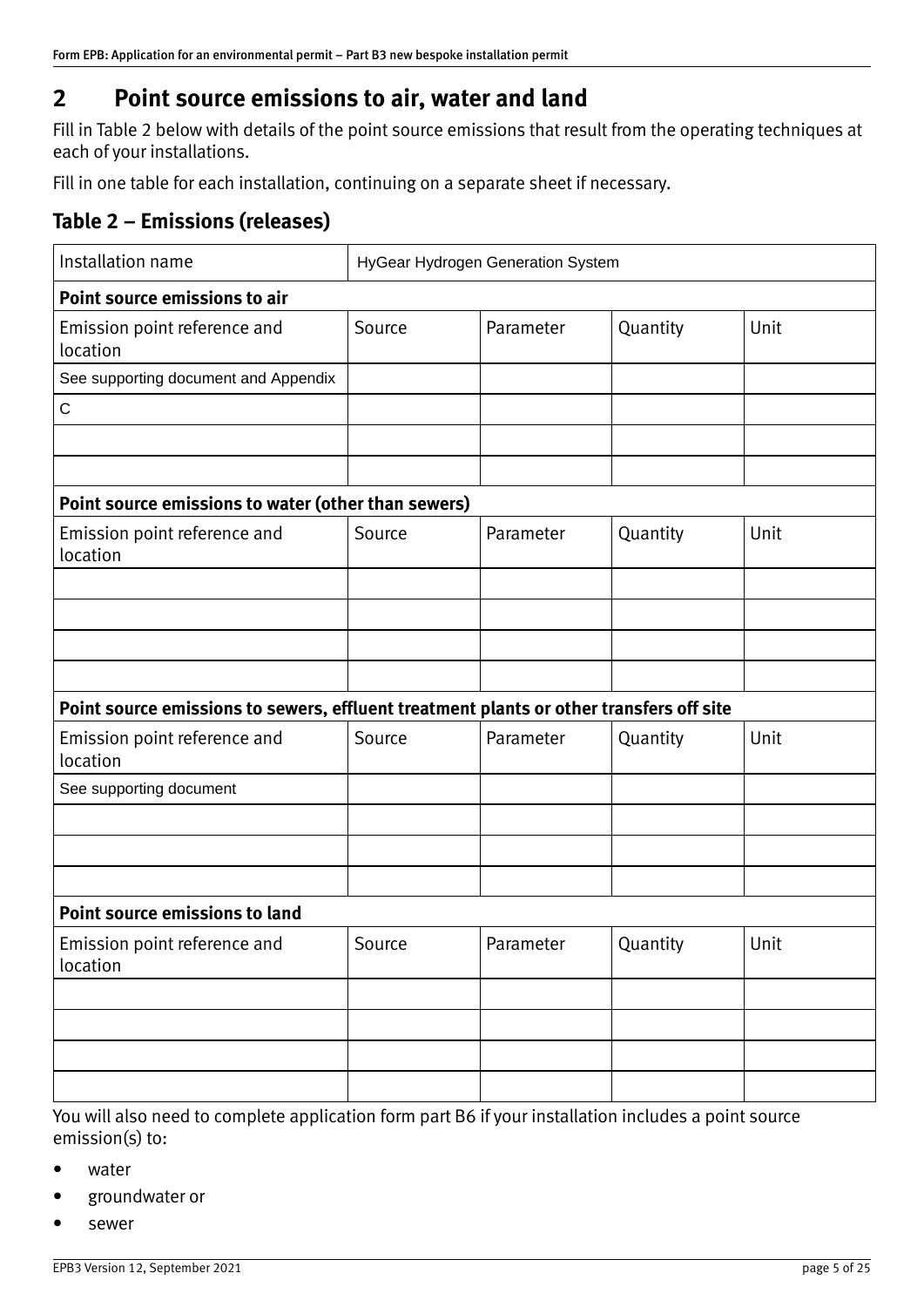# <span id="page-5-0"></span>**Supporting information**

# **3 Operating techniques**

## **3a Technical standards**

Fill in Table 3a for each activity at the installation you refer to in Table 1a above and list the 'Best Available Techniques' you are planning to use. If you use the standards set out in the relevan[t BAT conclusion\(s\), BAT](http://eippcb.jrc.ec.europa.eu/reference)  [reference document\(s\) \(BREF\) a](http://eippcb.jrc.ec.europa.eu/reference)nd/o[r technical guidance\(s\) \(TGN\) t](https://www.gov.uk/government/collections/technical-guidance-for-regulated-industry-sectors-environmental-permitting)here is no need to justify using them within your documents in Table 3a.

For Part A(2) activities refer to [https://www.gov.uk/government/collections/integrated‐pollution‐](https://www.gov.uk/government/collections/integrated-pollution-prevention-and-control-sector-guidance-notes) [prevention‐and‐control‐sector‐guidance‐notes](https://www.gov.uk/government/collections/integrated-pollution-prevention-and-control-sector-guidance-notes) and for Part B and Schedule 14 activities see https://www.gov.uk/government/collections/local-air-pollution-prevention-and-control-lappc-process[guidance‐notes](https://www.gov.uk/government/collections/local-air-pollution-prevention-and-control-lappc-process-guidance-notes)

You must justify your decisions in a separate document if:

- there is no technical standard
- the technical guidance provides a choice of standards, or
- you plan to use another standard

This justification could include a reference to the Environmental Risk Assessment provided in part B2 (General bespoke permit) of the application form.

For each of the activities listed in Table 1a, the documents in Table 3a should summarise:

- the operations undertaken
- the measures you will use to control the emissions from your process, as identified in your risk assessment or the relevant BAT conclusions, BREF or technical guidance
- how you will meet other standards set out in the relevant BAT conclusions document, BREF or technical guidance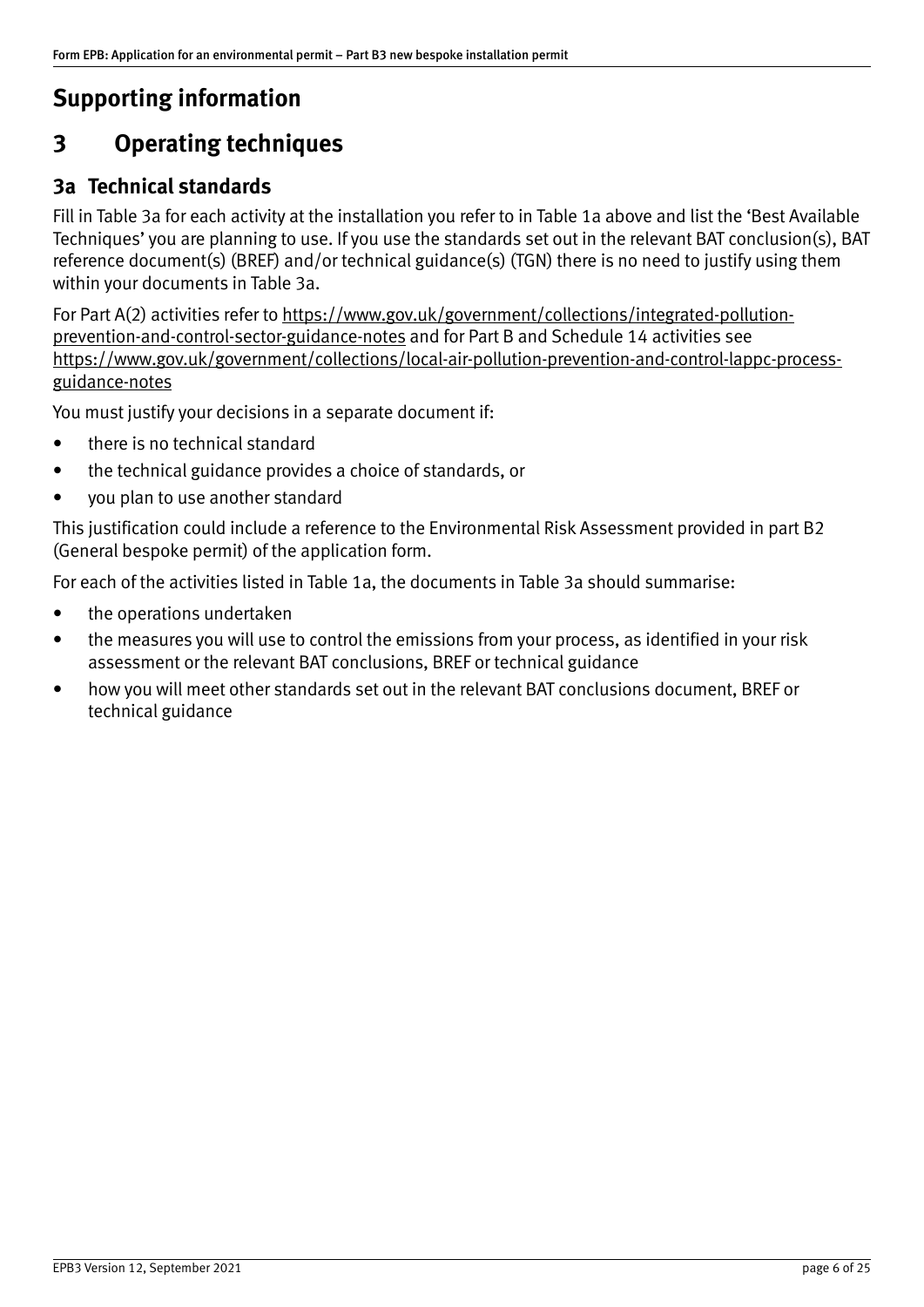#### **Table 3 – Technical standards**

Fill in a separate table for each activity at the installation.

| Installation name                                                         | HyGear Hydrogen Generation System                                                 |                                        |  |
|---------------------------------------------------------------------------|-----------------------------------------------------------------------------------|----------------------------------------|--|
| Description of the schedule 1 activity or<br>directly associated activity | Best available technique<br>(BATC, BREF or TGN reference)<br>(see footnote below) | Document reference<br>(if appropriate) |  |
| Hydrogen generation                                                       | How to comply with your environmental<br>permit                                   |                                        |  |
|                                                                           | Additional guiance: the inorganic<br>chemicals sector                             | EPR 4.03                               |  |
|                                                                           |                                                                                   |                                        |  |
|                                                                           |                                                                                   |                                        |  |
|                                                                           |                                                                                   |                                        |  |
|                                                                           |                                                                                   |                                        |  |

\* Directive 2010/75/EU of the European Parliament and of the Council of 24 November 2010 on industrial emissions (integrated pollution prevention and control)

In all cases, describe the type of facility or operation you are applying for and provide site infrastructure plans, location plans and process flow diagrams or block diagrams to help describe the operations and processes undertaken. Give the document references you use for each plan, diagram and description.

Document reference

Supporting Document

### **3b General requirements**

Fill in a separate Table 4 for each installation.

Table 4 – General requirements

| Name of the installation                                                                                                                                                                 | HyGear Hydrogen Generation System       |
|------------------------------------------------------------------------------------------------------------------------------------------------------------------------------------------|-----------------------------------------|
| If the technical guidance or your risk assessment shows that<br>emissions of substances not controlled by emission limits are an<br>important issue, send us your plan for managing them | Document reference or references<br>N/A |
| Where the technical guidance or your risk assessment shows that<br>odours are an important issue, send us your odour<br>management plan                                                  | Document reference or references<br>N/A |
| If the technical guidance or your risk assessment shows that noise<br>or vibration are important issues, send us your noise or vibration<br>management plan (or both)                    | Document reference or references<br>N/A |

For guidance on risk assessments for your environmental permit see [https://www.gov.uk/guidance/risk](https://www.gov.uk/guidance/risk-assessments-for-your-environmental-permit)assessments‐for‐your‐[environmental](https://www.gov.uk/guidance/risk-assessments-for-your-environmental-permit)‐permit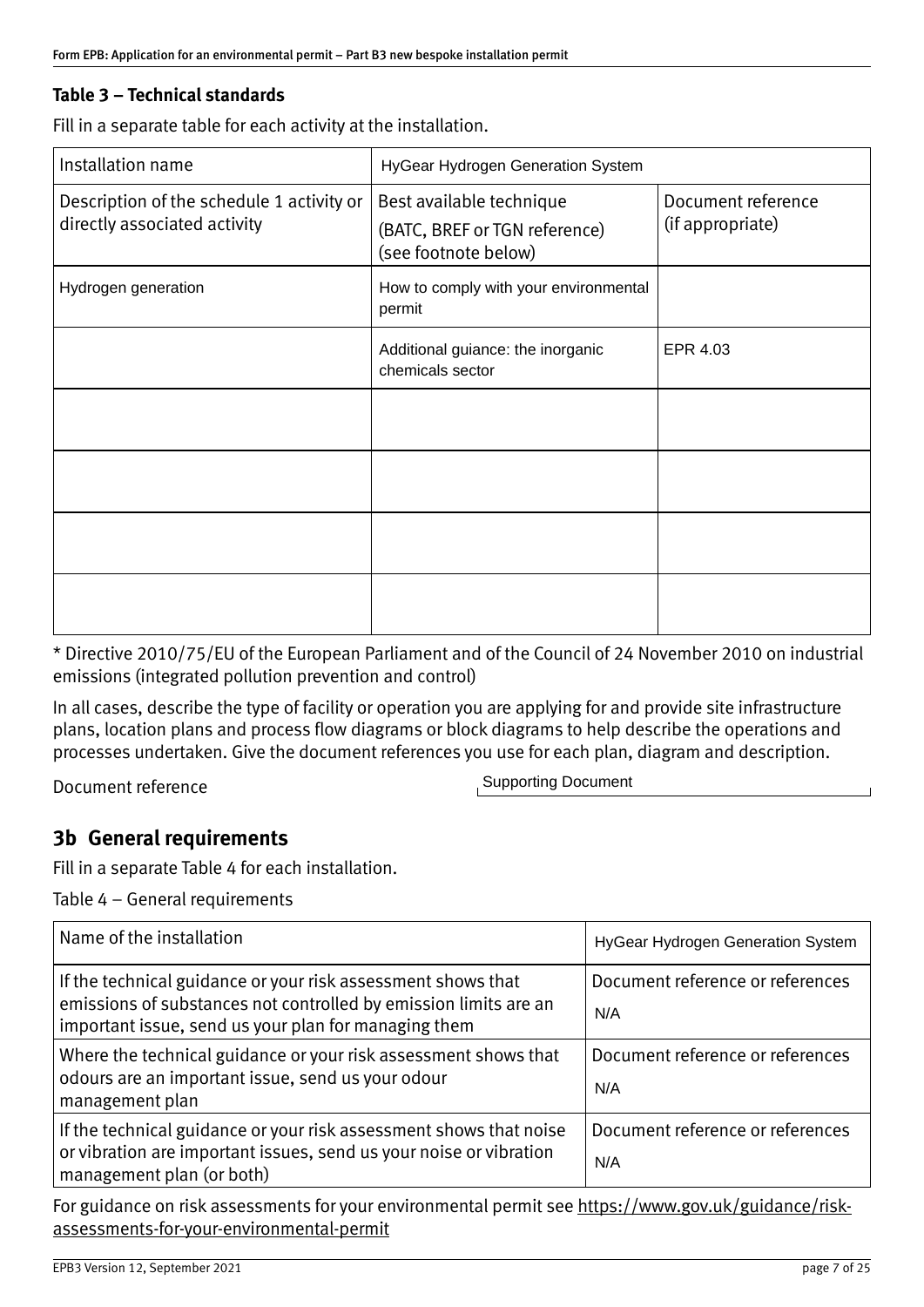# **3c Types and amounts of raw materials**

Fill in Table 5 for all schedule 1 activities. Fill in a separate table for each installation.

Table 5 – Types and amounts of raw materials

| Name of the installation    |                                                   | HyGear Hydrogen Generation System                |                                               |                                                                                                                |  |
|-----------------------------|---------------------------------------------------|--------------------------------------------------|-----------------------------------------------|----------------------------------------------------------------------------------------------------------------|--|
| Capacity (See note 1 below) |                                                   |                                                  |                                               |                                                                                                                |  |
| Schedule 1<br>activity      | Description of<br>raw material and<br>composition | Maximum amount<br>(tonnes)<br>(See note 2 below) | Annual<br>throughput<br>(tonnes each<br>year) | Description of the use<br>of the raw material<br>including any main<br>hazards (include safety<br>data sheets) |  |
|                             |                                                   |                                                  |                                               |                                                                                                                |  |
|                             |                                                   |                                                  |                                               |                                                                                                                |  |
|                             |                                                   |                                                  |                                               |                                                                                                                |  |
|                             |                                                   |                                                  |                                               |                                                                                                                |  |

Notes

- 1 By 'capacity', we mean the total storage capacity (tonnes) or total treatment capacity (tonnes each day).
- 2 By 'maximum amount', we mean the maximum amount of raw materials on the site at any one time.

Use a separate sheet if you have a long list of raw materials, and send it to us with your application form. Please also provide the reference of this extra sheet.

Document reference

Supporting Document

## **3d Information for specific sectors**

For some of the sectors, we need more information to be able to set appropriate conditions in the permit. This is as well as the information you may provide in sections 5, 6 and 7. For those activities listed below, you must answer the questions in the related document.

#### **Table 6 – Questions for specific sectors**

| Sector                                                                                   | Appendix                        |
|------------------------------------------------------------------------------------------|---------------------------------|
| Combustion                                                                               | See the questions in appendix 1 |
| Chemicals                                                                                | See the questions in appendix 2 |
| Incinerating waste                                                                       | See the questions in appendix 3 |
| Landfill and recovery of hazardous waste on land $\vert$ See the questions in appendix 4 |                                 |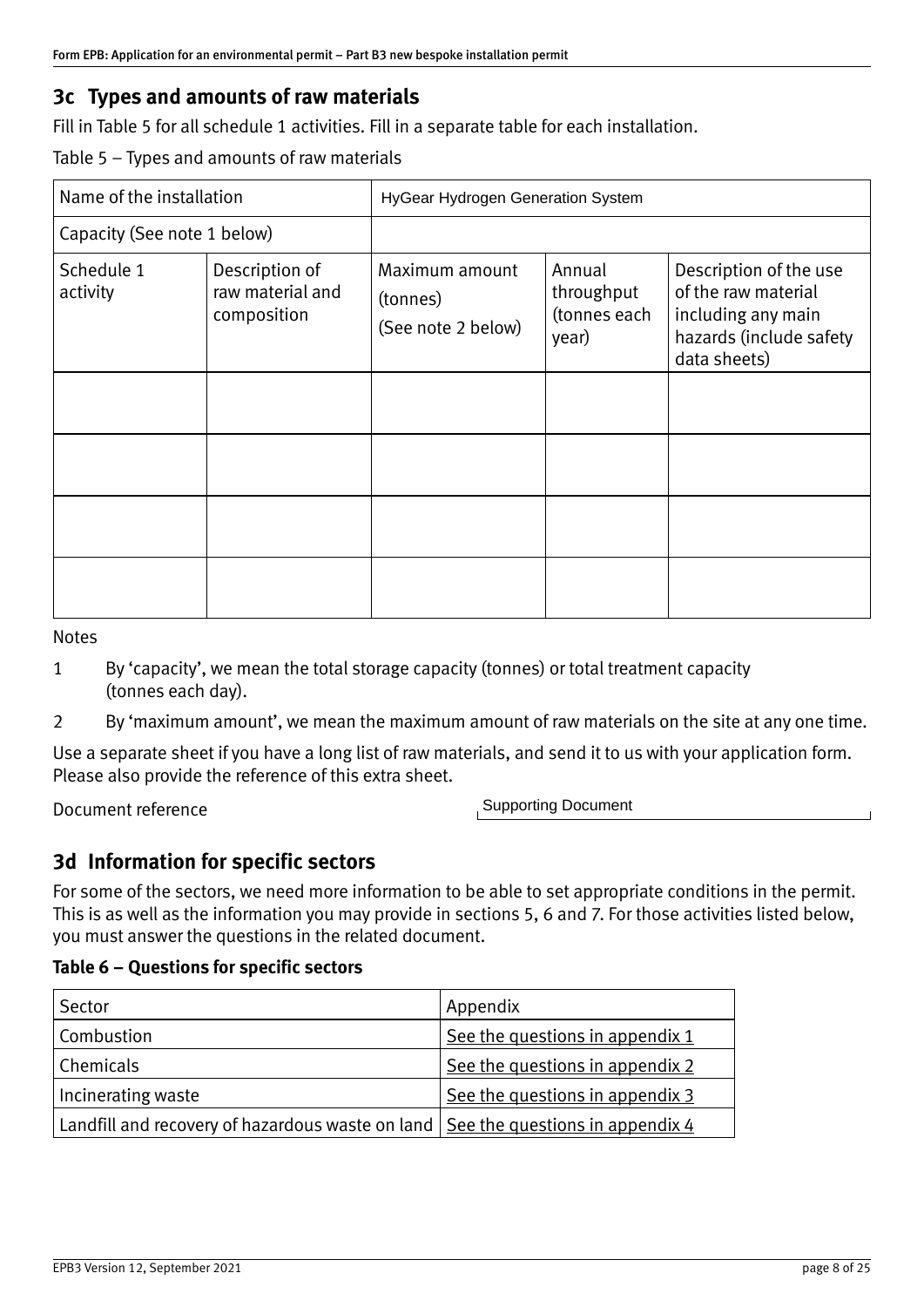# <span id="page-8-0"></span>**General information**

# **4 Monitoring**

# **4a Describe the measures you use for monitoring emissions by referring to each emission point in Table 2 above**

You should also describe any environmental monitoring. Tell us:

- how often you use these measures
- the methods you use
- the procedures you follow to assess the measures

Document reference

Supporting Document - 4b is N/A as no monitoring

# **4b Point source emissions to air only**

| 4b1<br>No<br>Yes             | Has the sampling location been designed to meet BS EN 15259 clause 6.2 and 6.3?                                                                                                                      |
|------------------------------|------------------------------------------------------------------------------------------------------------------------------------------------------------------------------------------------------|
| 4b2                          | Are the sample ports large enough for monitoring equipment and positioned in accordance with<br>section 6 and appendix A of BS EN 15259?                                                             |
| No<br>Yes                    |                                                                                                                                                                                                      |
| 4b3                          | Is access adjacent to the ports large enough to provide sufficient working area, support and clearance<br>for a sample team to work safely with their equipment throughout the duration of the test? |
| No<br>Yes                    |                                                                                                                                                                                                      |
| 4b4<br>No                    | Are the sample location(s) at least 5 HD from the stack exit                                                                                                                                         |
| Yes                          |                                                                                                                                                                                                      |
| 4b5<br>No                    | Are the sample location(s) at least 2 HD upstream from any bend or obstruction?                                                                                                                      |
| Yes                          |                                                                                                                                                                                                      |
| 4b6<br>No<br>Yes             | Are the sample location(s) at least 5 HD downstream from any bend or obstruction?                                                                                                                    |
| 4 <sub>b7</sub><br>No<br>Yes | Does the sample plane have a constant cross sectional area?                                                                                                                                          |
| 4b8<br>No                    | If horizontal, is the duct square or rectangular (unless it is less than or equal to 0.35 m in diameter)                                                                                             |
| Yes                          |                                                                                                                                                                                                      |
|                              | 4b9 If you have answered 'No' to any of the questions 4b1 to 4b8 above, provide an assessment to how                                                                                                 |

the standards in BS EN 15259 will be met.

Document reference of the assessment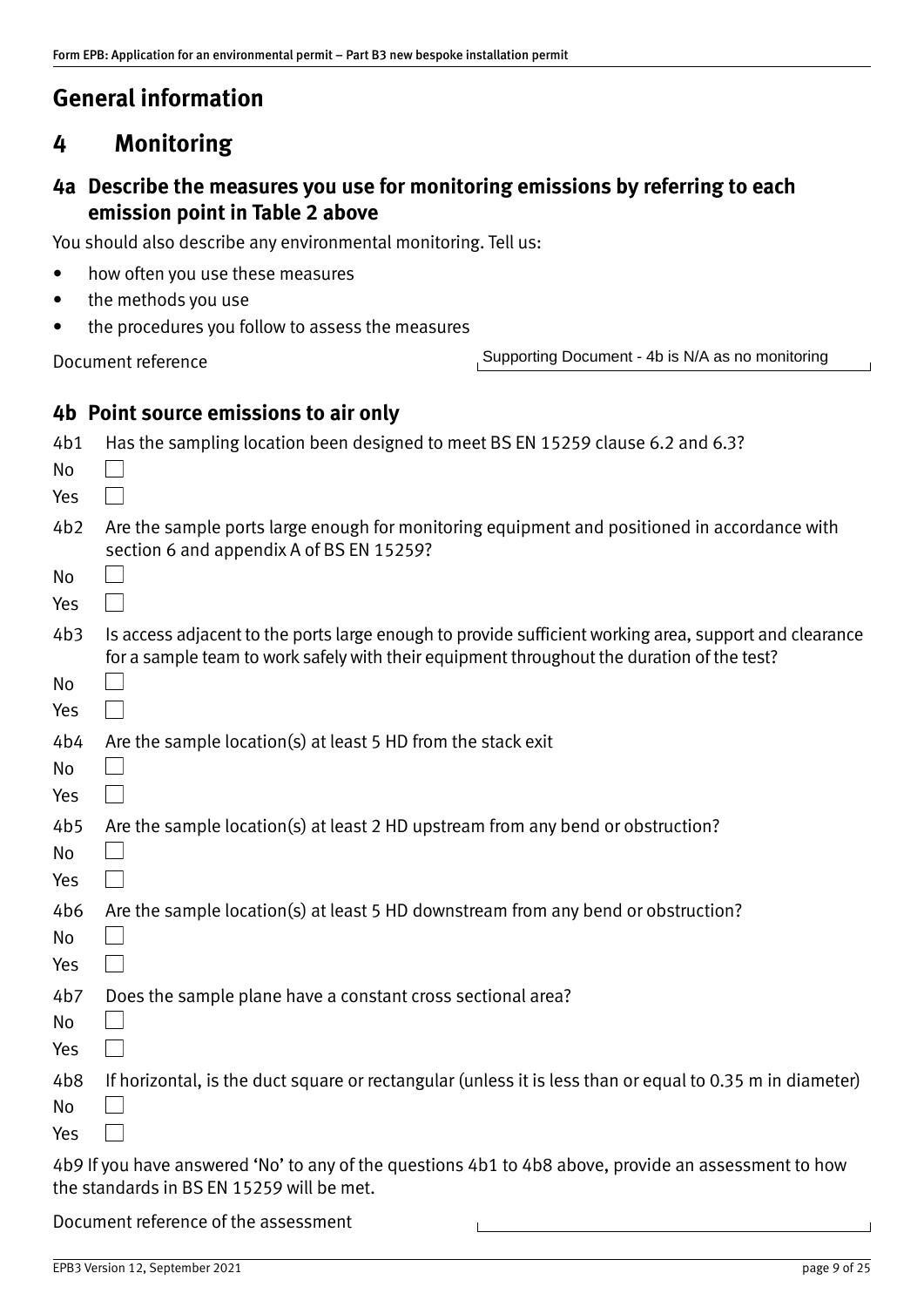# <span id="page-9-0"></span>**5 Environmental impact assessment**

**5a Have your proposals been the subject of an environmental impact assessment under Council Directive 85/337/EEC of 27 June 1985 [Environmental Impact Assessment] (EIA)?**

No  $\sqrt{\phantom{a}}$  Now go to question 6

- 
- $Yes \Box$  Please provide a copy of the environmental statement and, if the procedure has been completed:
	- a copy of the planning permission
	- the committee report and decision on the EIA

Document reference of the copy

# **6 Resource efficiency and climate change**

If the site is a landfill or a recovery of hazardous waste on land activity, you only need to fill in this section if the application includes gas engines.

# **6a Describe the basic measures for improving how energy efficient your activities are**

Document reference of the description

Supporting document

# **6b Provide a breakdown of any changes to the energy your activities use up and create**

Document reference of the description

# **6c Have you entered into, or will you enter into, a climate change levy agreement?**

 $\mathbb N$  Describe the specific measures you use for improving your energy efficiency

Document reference of the description

 $Yes \Box$  Please give the date you entered (or the date you expect to enter) into the agreement (DD/MM/YYYY)

Please also provide documents that prove you are taking part in the agreement.

Document reference of the proof

# **6d Explain and justify the raw and other materials, other substances and water that you will use**

Document reference of the justification

Supporting document

Supporting document

# **6e Describe how you avoid producing waste in line with Council Directive 2008/98/EC on waste**

If you produce waste, describe how you recover it. If it is technically and financially impossible to recover the waste, describe how you dispose of it while avoiding or reducing any effect it has on the environment.

Document reference of the description

Supporting document

Supporting document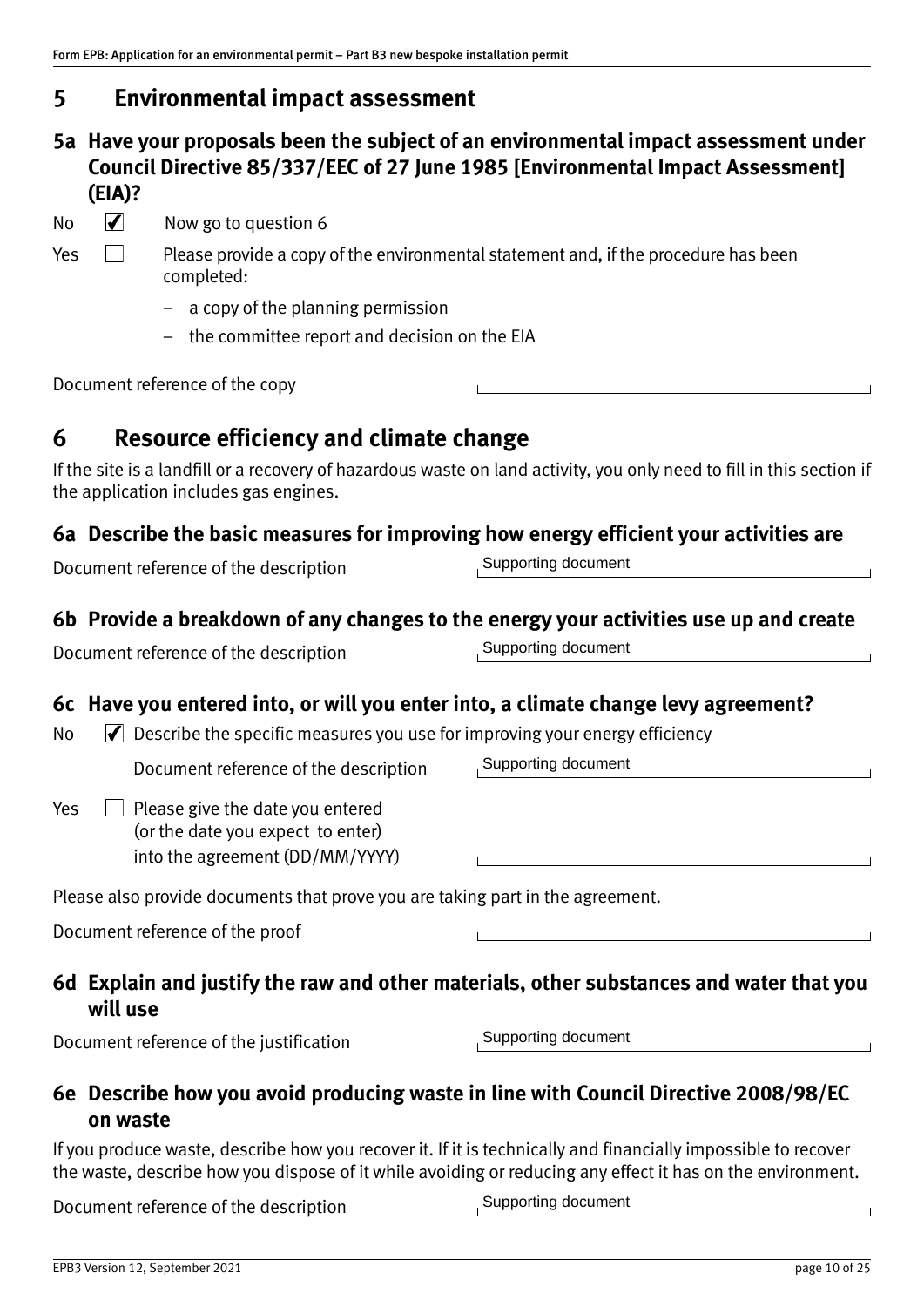# **7 Installations that include a combustion plant (excluding waste incinerators)**

# **7a List all your combustion plant at the site and provide thermal input and operating hours for each**

Document reference

# **7b Do any of your combustion plants have a net rated thermal input of 1 or more MW and is not an excluded MCP?**

- No  $\Box$  Go to 7c
- Yes  $\Box$  Please fill in the table in appendix 1 question 13

### **7c Is the aggregated net thermal input of your combustion plant more than 20 MW?**

- No  $\Box$
- Yes  $\Box$  Please go to appendix 1 question 11

 $\overline{a}$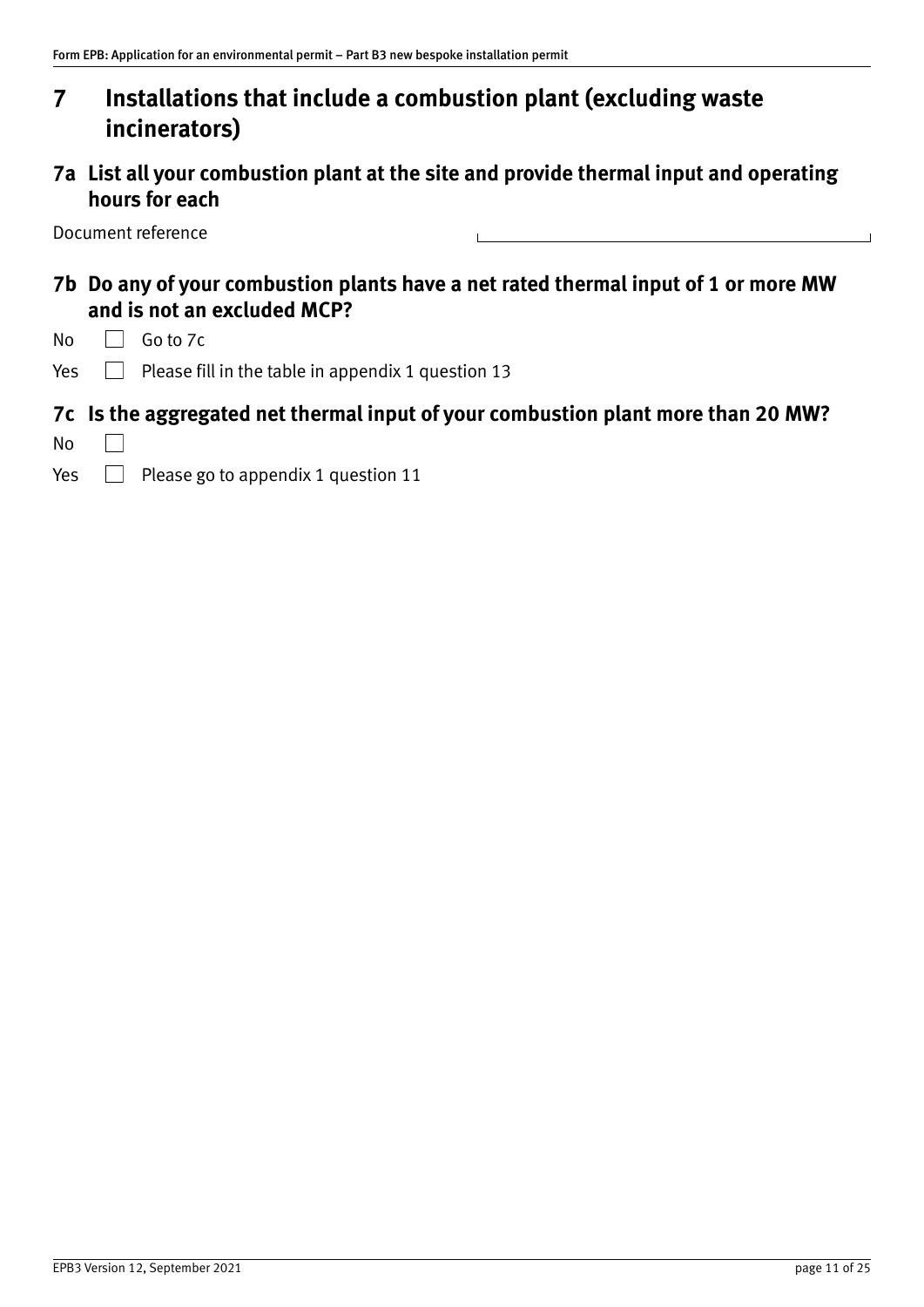# <span id="page-11-0"></span>**8 How to contact us**

If you need help filling in this form, please contact the person who sent it to you or contact us as shown below.

General enquiries: 03708 506 506 (Monday to Friday, 8am to 6pm)

Textphone: 03702 422 549 (Monday to Friday, 8am to 6pm)

Email: enquiries@environment‐agency.gov.uk

Website: [https://www.gov.uk/government/organisations/environment‐agency](https://www.gov.uk/government/organisations/environment-agency)

If you are happy with our service, please tell us. It helps us to identify good practice and encourages our staff. If you're not happy with our service, please tell us how we can improve it.

#### **Please tell us if you need information in a different language or format (for example, in large print) so we can keep in touch with you more easily.**

#### **Feedback**

(You don't have to answer this part of the form, but it will help us improve our forms if you do.)

We want to make our forms easy to fill in and our guidance notes easy to understand. Please use the space below to give us any comments you may have about this form or the guidance notes that came with it.

|  | How long did it take you to fill in this form? |  |
|--|------------------------------------------------|--|

We will use your feedback to improve our forms and guidance notes, and to tell the Government how regulations could be made simpler.

Would you like a reply to your feedback?

| Yes please |
|------------|
|------------|

No thank you  $\Box$ 

| Mark<br>19107                                 |
|-----------------------------------------------|
| Clarity approved by<br>Plain English Campaign |

| For Environment Agency use only |                               |
|---------------------------------|-------------------------------|
| Date received (DD/MM/YYYY)      | Payment received?             |
|                                 | <b>No</b>                     |
| Our reference number            | Yes $\Box$<br>Amount received |
|                                 |                               |

### **Plain English Campaign's Crystal Mark does not apply to appendices 1 to 4.**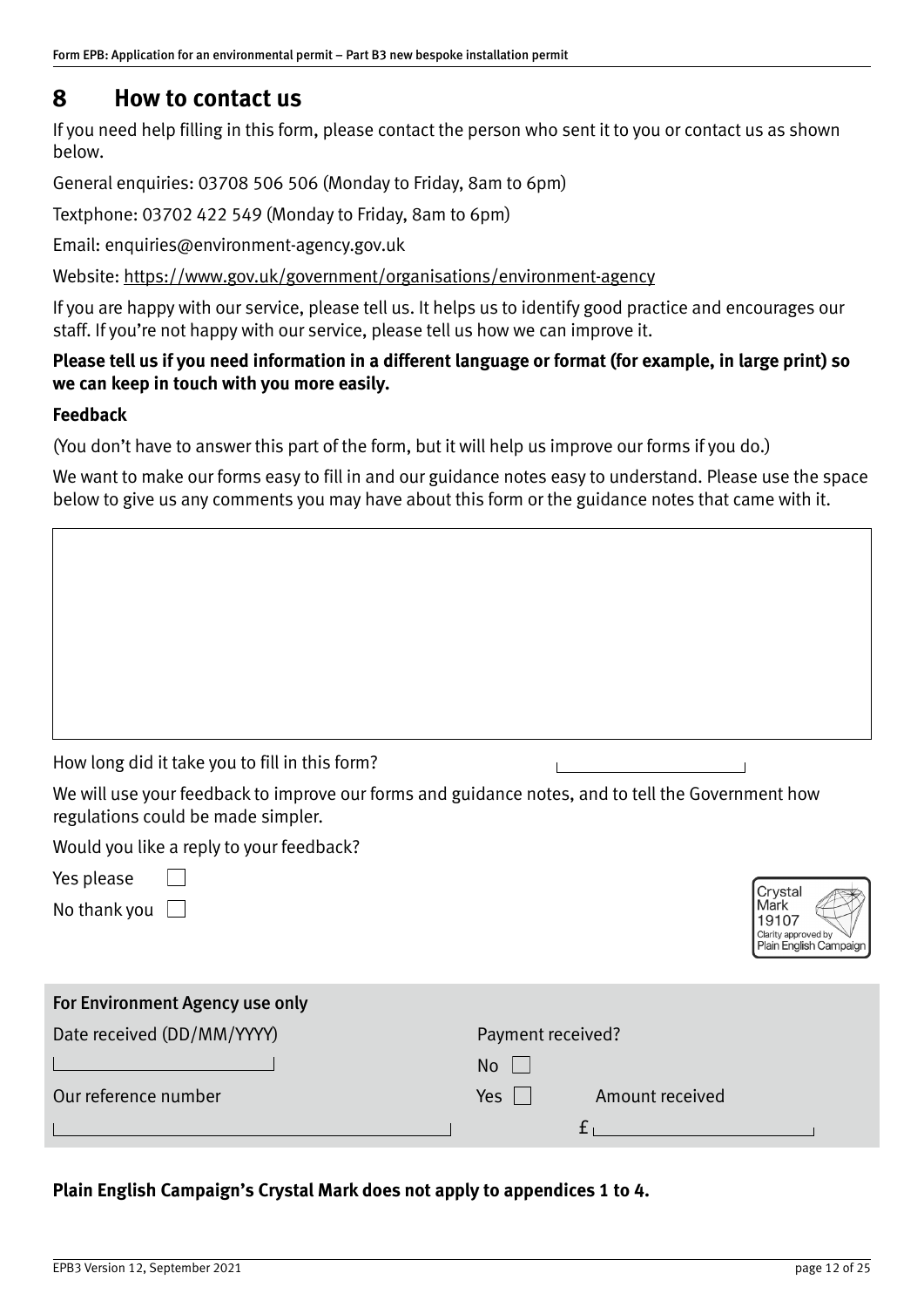## <span id="page-12-1"></span><span id="page-12-0"></span>**1 Identify the type of fuel burned in your combustion units (including when your units are started up, shut down and run as normal). If your units are dual fuelled (that is, use two types of fuel), list both the fuels you use**

Fill in a separate table for each installation.

| Installation reference            |                    |                 |                |
|-----------------------------------|--------------------|-----------------|----------------|
| Type of fuel                      | When run as normal | When started up | When shut down |
| Coal                              |                    |                 |                |
| Gas oil                           |                    |                 |                |
| Heavy fuel oil                    |                    |                 |                |
| Natural gas                       |                    |                 |                |
| WID waste                         |                    |                 |                |
| Biomass (see notes 1 and 2 below) |                    |                 |                |
| Biomass (see notes 1 and 2 below) |                    |                 |                |
| Biomass (see notes 1 and 2 below) |                    |                 |                |
| Biomass (see notes 1 and 2 below) |                    |                 |                |
| Biomass (see notes 1 and 2 below) |                    |                 |                |
| Landfill gas                      |                    |                 |                |
| Other                             |                    |                 |                |

### **Notes**

1. Not covered by Industrial Emissions Directive 2010/75/EU.

2. 'Biomass' is referred to The Renewables Obligation Order 2002 ([https://www.legislation.gov.uk/uksi/2002/914/contents/made\)](https://www.legislation.gov.uk/uksi/2002/914/contents/made)

Give extra information if it helps to explain the fuel you use.

Document reference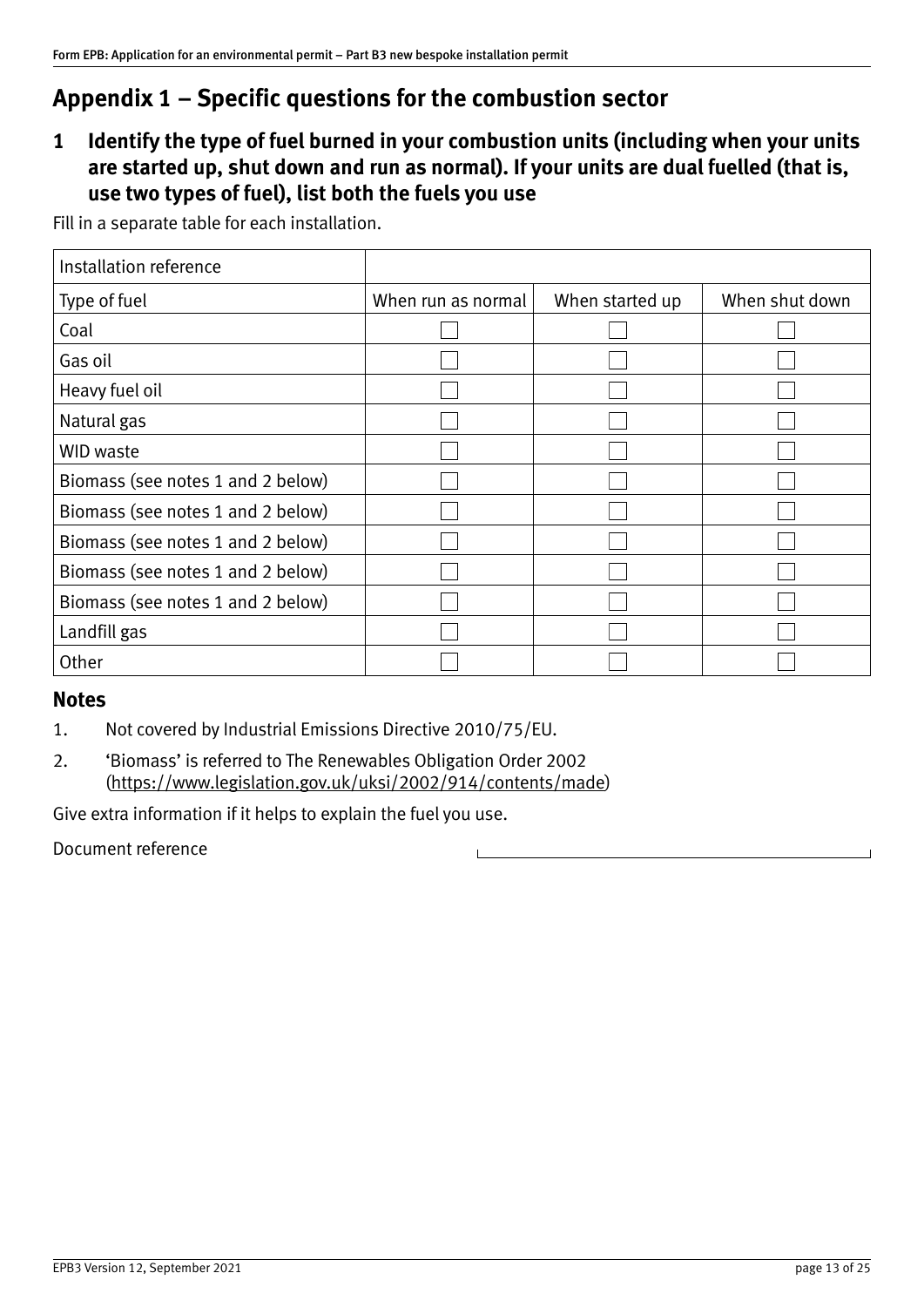# **2 Give the composition range of any fuels you are currently allowed to burn in your combustion plant**

Fill in a separate table for each installation, continuing on a separate sheet if necessary

| Fuel use and analysis                              |             |        |        |        |        |
|----------------------------------------------------|-------------|--------|--------|--------|--------|
| Installation<br>reference                          |             |        |        |        |        |
| Parameter                                          | Unit        | Fuel 1 | Fuel 2 | Fuel 3 | Fuel 4 |
| Maximum<br>percentage of<br>gross thermal<br>input | $\%$        |        |        |        |        |
| Moisture                                           | $\%$        |        |        |        |        |
| Ash                                                | % wt/wt dry |        |        |        |        |
| Sulphur                                            | % wt/wt dry |        |        |        |        |
| Chlorine                                           | % wt/wt dry |        |        |        |        |
| Arsenic                                            | % wt/wt dry |        |        |        |        |
| Cadmium                                            | % wt/wt dry |        |        |        |        |
| Carbon                                             | % wt/wt dry |        |        |        |        |
| Chromium                                           | % wt/wt dry |        |        |        |        |
| Copper                                             | % wt/wt dry |        |        |        |        |
| Hydrogen                                           | % wt/wt dry |        |        |        |        |
| Lead                                               | % wt/wt dry |        |        |        |        |
| Mercury                                            | % wt/wt dry |        |        |        |        |
| Nickel                                             | % wt/wt dry |        |        |        |        |
| Nitrogen                                           | % wt/wt dry |        |        |        |        |
| Oxygen                                             | % wt/wt dry |        |        |        |        |
| Vanadium                                           | mg/kg dry   |        |        |        |        |
| Zinc                                               | mg/kg dry   |        |        |        |        |
| Net calorific<br>value                             | MJ/kg       |        |        |        |        |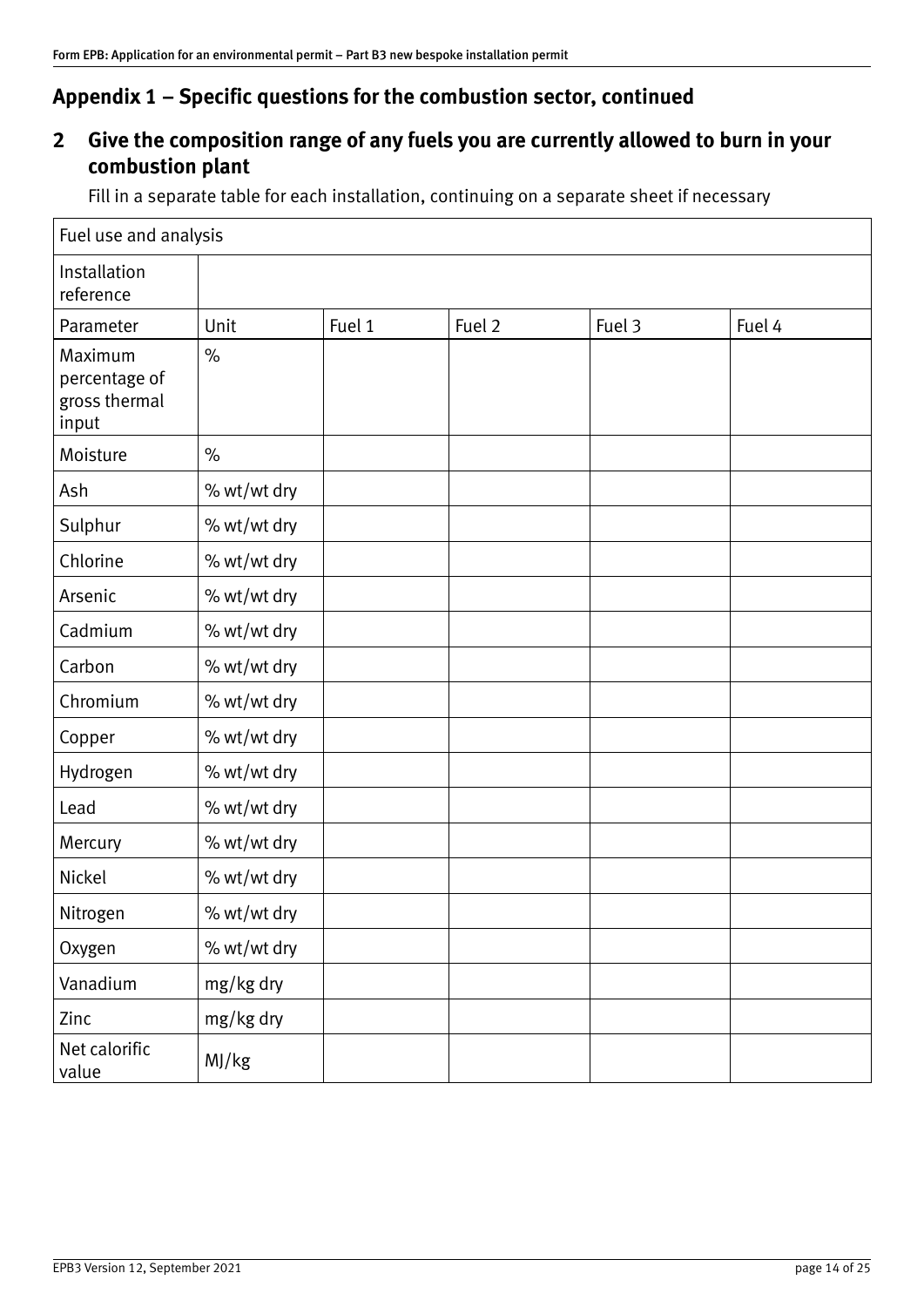# **3 If NOx factors are necessary for reporting purposes (that is, if you do not need to monitor emissions), please provide the factors associated with burning the relevant fuels**

Fill in a separate table for each installation.

| Installation reference |                                 |
|------------------------|---------------------------------|
| Fuel                   | NOx factor (kgt <sup>-1</sup> ) |
| Fuel 1                 |                                 |
| Fuel 2                 |                                 |
| Fuel 3                 |                                 |
| Fuel 4                 |                                 |

Note: kgt<sup>-1</sup> means kilograms of nitrogen oxides released for each tonne of fuel burned.

## **4 Will your combustion plant be subject to Chapter III of the Industrial Emissions Directive 2010/75/EU?**

| No |  | $\Box$ Now fill in application form part F |  |
|----|--|--------------------------------------------|--|
|    |  |                                            |  |

 $\Box$ Yes

## **5 What is your plant?**

| an existing one | $\Box$ A plant licensed before 1 July 1987                                                                                                                                                                       |
|-----------------|------------------------------------------------------------------------------------------------------------------------------------------------------------------------------------------------------------------|
| a new one       | $\Box$ A plant licensed on or after 1 July 1987 but before 27 November 2002, or a plant<br>for which an application was made before 27 November 2002 and which was<br>put into operation before 27 November 2003 |
| a new-new one   | $\Box$ A plant for which an application was made on or after 27 November 2002                                                                                                                                    |

## **6 If you run more than one type of plant or a number of the same type of plant on your installation, please list them in the table below**

Fill in a separate table for each installation.

| Installation reference |                            |
|------------------------|----------------------------|
| Type of plant          | Number within installation |
| Existing               |                            |
| New                    |                            |
| New-new                |                            |
| Gas turbine (group A)  |                            |
| Gas turbine (group B)  |                            |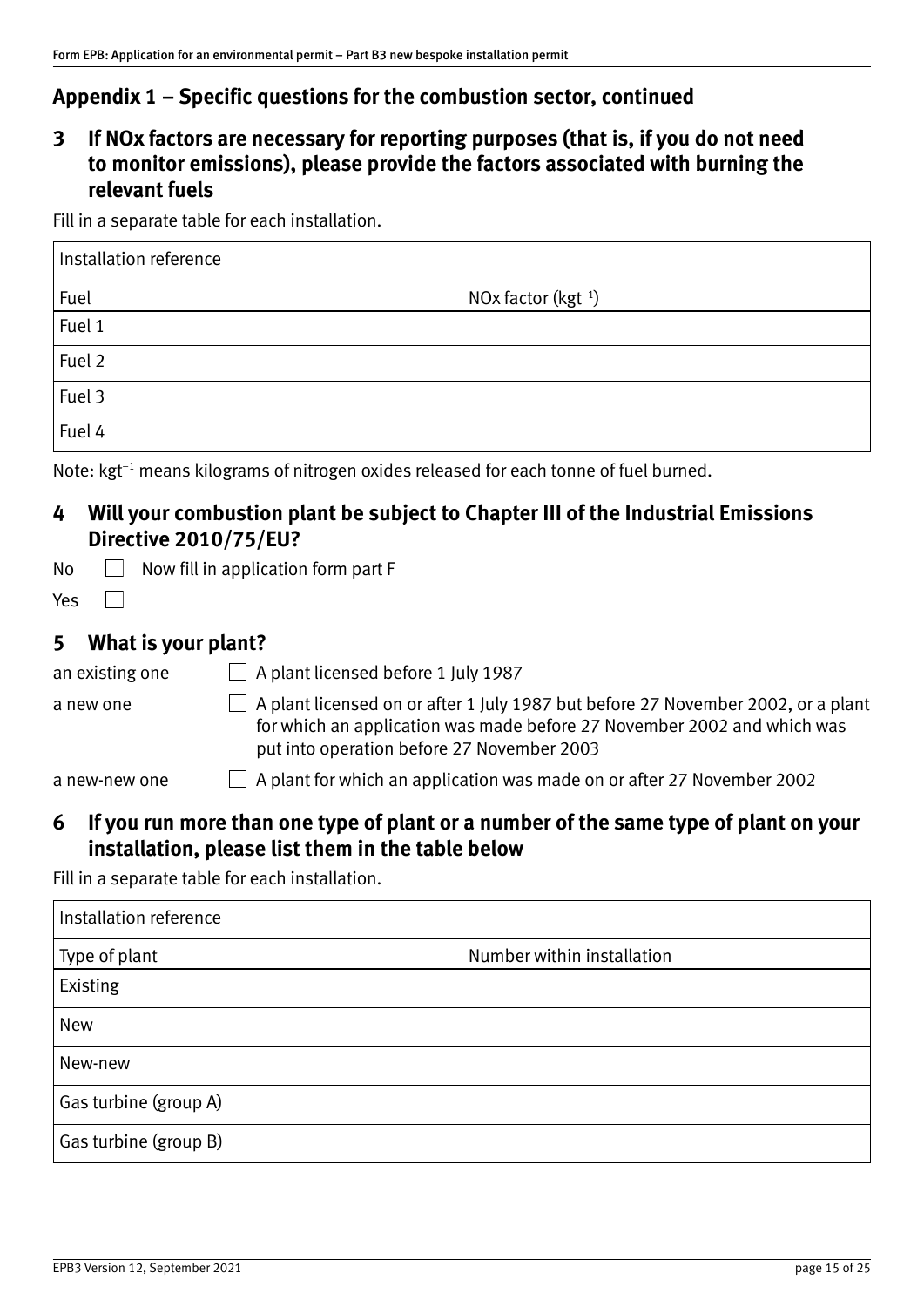**7 If you run an existing plant, have you submitted a declaration for the 'limited life derogation' set out in Article 33 of Chapter III of the Industrial Emissions Directive?** 

| No |  | $\Box$ Now go to question 9 |
|----|--|-----------------------------|
|----|--|-----------------------------|

#### Yes

### **8 Have you subsequently withdrawn your declaration?**

| N٥  |  |
|-----|--|
| Yes |  |

 $\Box$ 

**9 List the existing large combustion plants (LCPs) which have annual mass allowances under the National Emission Reduction Plan (NERP), and those with emission limit values (ELVs) under the LCPD** 

| Installation reference |                |
|------------------------|----------------|
| LCPs under NERP        | LCPs with ELVs |
|                        |                |
|                        |                |
|                        |                |
|                        |                |
|                        |                |
|                        |                |

| 10 Do you meet the monitoring requirements of Chapter III of the Industrial |
|-----------------------------------------------------------------------------|
| <b>Emissions Directive?</b>                                                 |

| No  |                                                                                                                                                                                                        |  |
|-----|--------------------------------------------------------------------------------------------------------------------------------------------------------------------------------------------------------|--|
| Yes | Document reference                                                                                                                                                                                     |  |
| 11  | Have you carried out a cost-benefit assessment (CBA) of opportunities for<br>cogeneration (combined heat and power) or district heating under Article 14 of the<br><b>Energy Efficiency Directive?</b> |  |
| No  | Please provide supporting evidence of why a CBA is not required<br>(for example, an agreement from us)                                                                                                 |  |
|     | Document reference of this evidence                                                                                                                                                                    |  |
| Yes | Please submit a copy of your CBA                                                                                                                                                                       |  |
|     | Document reference of the CBA                                                                                                                                                                          |  |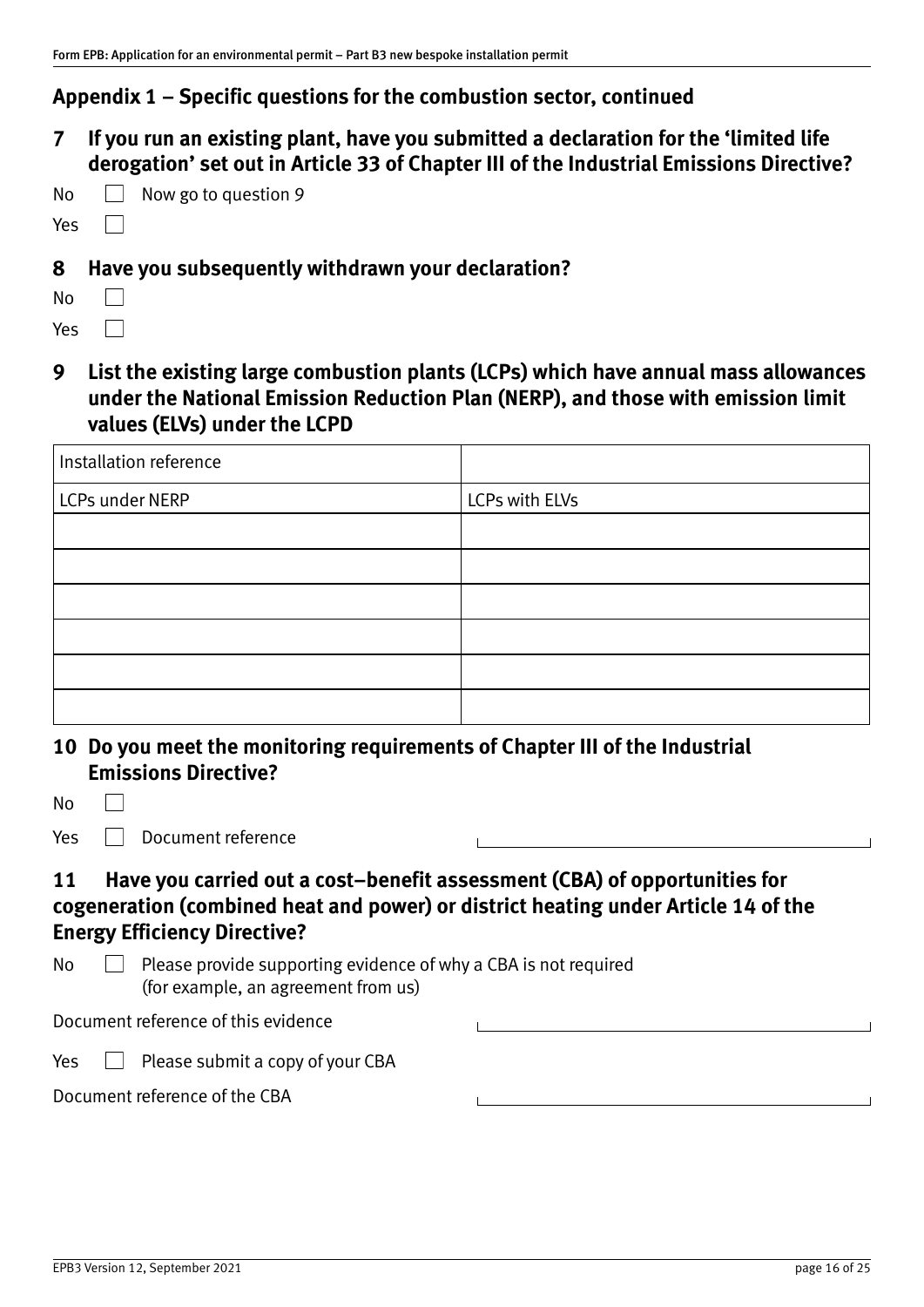# **12 Does your installation need to be combined heat and power‐ready (CHP‐ready)?**

 $\mathbb N$ o  $\Box$  Please provide supporting evidence of why a CHP-ready assessment is not required (for example, an agreement from us)

Document reference of this evidence

 $Yes \Box$  Please provide a copy of your CHP-ready assessment

Document reference of the CHP‐ready assessment

# **13 Information to be provided by the operator to the competent authority for each Medium Combustion Plant as identified in Annex I of Medium Combustion Plant Directive (EU/2015/2193)**

 $\mathbf{L}$  and  $\mathbf{L}$ 

| MCP specific identifier*                                                                                 |  |
|----------------------------------------------------------------------------------------------------------|--|
| 12-digit grid reference or latitude/longitude                                                            |  |
| Rated thermal input (MW) of the MCP                                                                      |  |
| Type of MCP (diesel engine, gas turbine, other<br>engine or other MCP)                                   |  |
| Type of fuels used: gas oil (diesel), natural gas,<br>gaseous fuels other than natural gas, landfill gas |  |
| Date when the new MCP was first put into operation                                                       |  |
| Sector of activity of the MCP or the facility in which<br>it is applied (NACE code)                      |  |
| Expected number of annual operating hours of the<br>MCP and average load in use                          |  |

| Where the option of exemption under Article 6(8) is used the<br>$\mid$ operator (as identified on Form A) should sign a declaration here |  |
|------------------------------------------------------------------------------------------------------------------------------------------|--|
| that the MCP will not be operated more than the number of hours                                                                          |  |
| referred to in this paragraph                                                                                                            |  |

\* identifier – the MCP must be traceable via a serial number or other unique identifier, name plate, manufacturer and or model

NACE code means Nomenclature of Economic Activities and is the European statistical classification of economic activities [\(http://www.export.gov.il/files/EEN/ListNACEcodes.pdf](http://www.export.gov.il/files/EEN/ListNACEcodes.pdf)).

To find out the 12‐digit grid reference you can search on the UK Grid Reference Finder website at <https://gridreferencefinder.com/>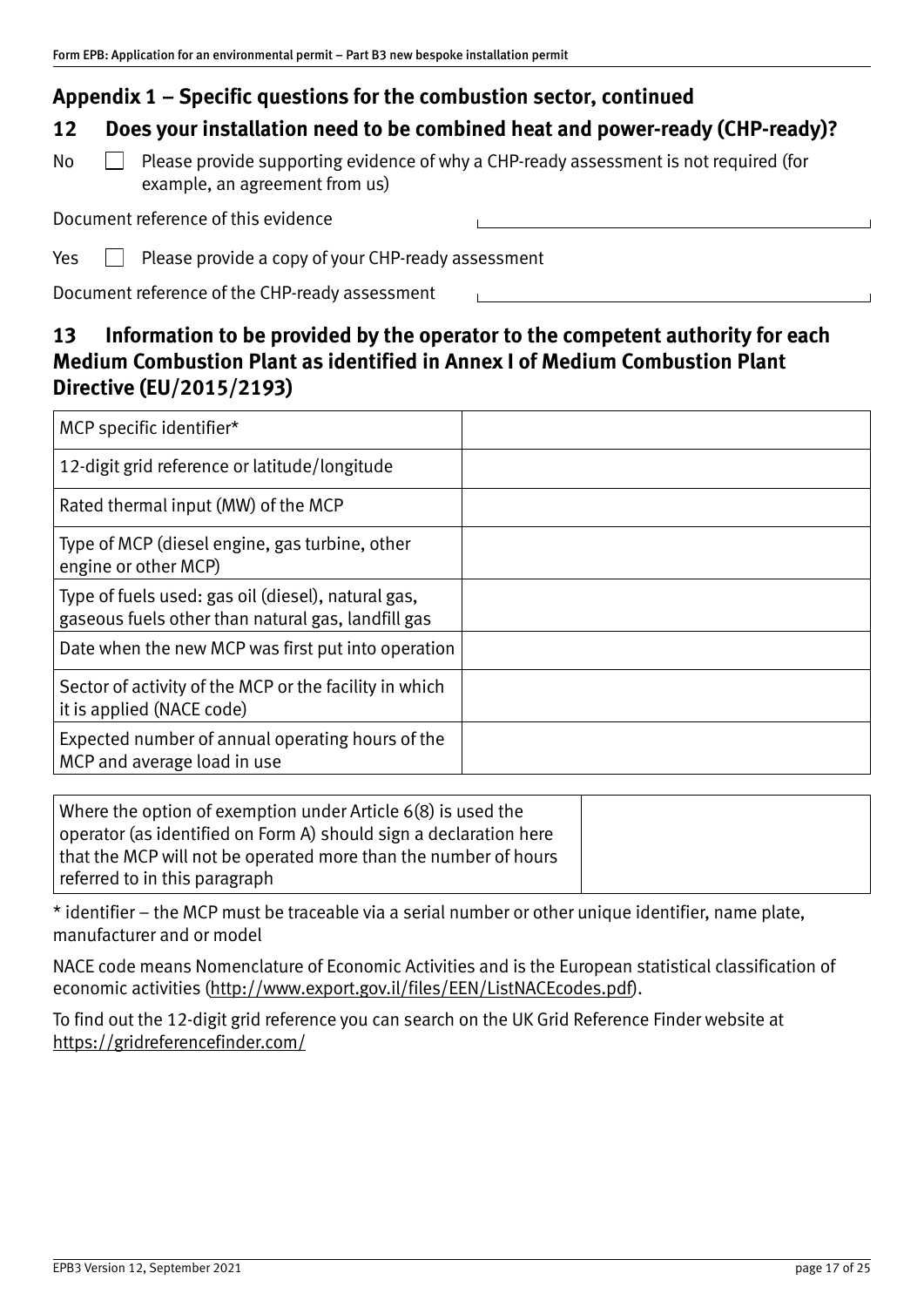# <span id="page-17-1"></span><span id="page-17-0"></span>**Appendix 2 – Specific questions for the chemical sector**

### **1 Please provide a technical description of your activities**

- The description should be enough to allow us to understand:
- the process
- the main plant and equipment used for each process
- all reactions, including significant side reactions (that is, the chemistry of the process)
- the material mass flows (including by products and side streams) and the temperatures and pressures in major vessels
- the all emission control systems (both hardware and management systems), for situations which could involve releasing a significant amount of emissions – particularly the main reactions and how they are controlled
- a comparison of the indicative BATs and benchmark emission levels standards: technical guidance notes (TGNs) (see [https://www.gov.uk/government/collections/technical‐guidance‐for‐regulated‐](https://www.gov.uk/government/collections/technical-guidance-for-regulated-industry-sectors-environmental-permitting) industry-sectors-environmental-permitting); additional guidance 'The production of large volume organic chemicals' (EPR 4.01); 'Speciality organic chemicals sector' (EPR 4.02); 'Inorganic chemicals sector' (EPR 4.03); and best available techniques reference documents (BREFs) for the chemical sector

Document reference

Supporting document

# **2 If you are applying for a multi‐purpose plant, do you have a multi‐product protocol in place to control the changes?**

No  $\blacktriangledown$ 

 $Yes \Box$  Provide a copy of your protocol to accompany this application

Document reference

### **3 Does Chapter V of the Industrial Emissions Directive (IED) apply to your activities?**

 $\blacktriangledown$ No

Yes  $\Box$  Fill in the following

### **3a List the activities which are controlled under the IED**

| Installation reference |  |
|------------------------|--|
| <b>Activities</b>      |  |
|                        |  |
|                        |  |
|                        |  |

### **3b Describe how the list of activities in question 3a above meets the requirements of the IED**

Document reference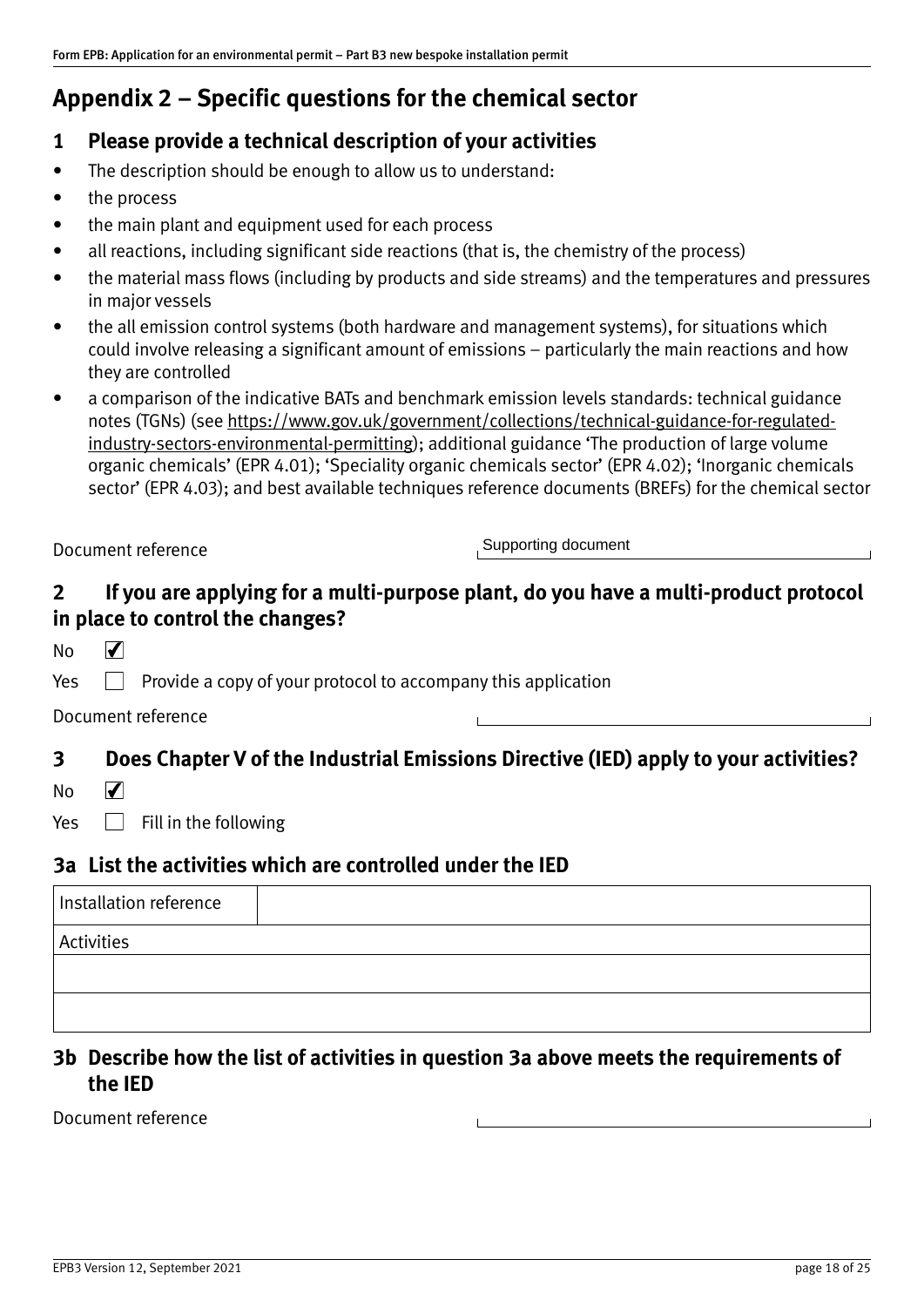<span id="page-18-1"></span><span id="page-18-0"></span>If you are proposing to accept clinical waste, please complete your answer to question 3a 'Technical standards' with reference to relevant parts of our healthcare waste appropriate measures guidance (see [https://www.gov.uk/guidance/healthcare‐waste‐appropriate‐measures‐for‐permitted‐facilities](https://www.gov.uk/guidance/healthcare-waste-appropriate-measures-for-permitted-facilities))

## **1a Do you run incineration plants as defined by Chapter IV of the Industrial Emissions Directive (IED)?**

 $\mathsf{No} \quad \Box$  You do not need to answer any other questions in this appendix

 $Yes \tEDE$  IED applies

### **1b Are you subject to IED as**

| An incinerator?          |  |
|--------------------------|--|
| A co-incinerator? $\Box$ |  |

### **2 Do any of the installations contain more than one incineration line?**

 $\overline{\bigcirc}$  Now go to question 4

### **3 How many incineration lines are there within each installation?**

Fill in a separate table for each installation.

| Installation reference                                         |  |
|----------------------------------------------------------------|--|
| Number of incineration<br>$\mid$ lines within the installation |  |
| Reference identifiers for<br>  each line_                      |  |

You must provide the information we ask for in questions 4, 5 and 6 below in separate documents. The information must at least include all the details set out in section 2 ('Key Issues') of S5.01 'Incineration of waste: additional guidance' (under the sub heading 'European legislation and your application for an EP Permit'). See [https://www.gov.uk/government/collections/technical‐guidance‐for‐regulated‐industry‐](https://www.gov.uk/government/collections/technical-guidance-for-regulated-industry-sectors-environmental-permitting) sectors-environmental-permitting.

You must answer questions 7 to 13 on the form below.

**4 Describe how the plant is designed, equipped and will be run to make sure it meets the requirements of IED, taking into account the categories of waste which will be incinerated** 

Document reference

**5 Describe how the heat created during the incineration and co‐incineration process is recovered as far as possible (for example, through combined heat and power, creating process steam or district heating)** 

Document reference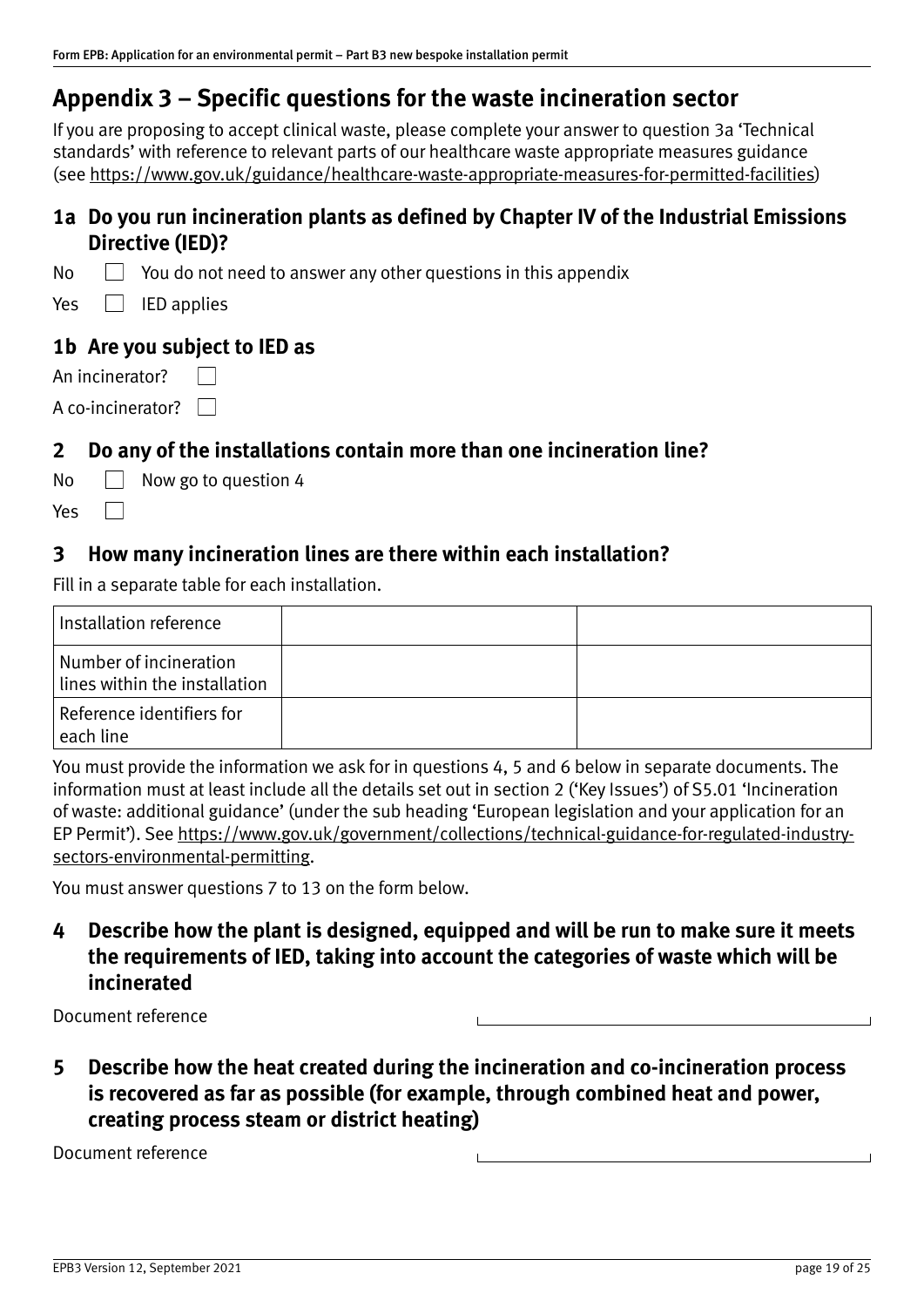# **6 Describe how you will limit the amount and harmful effects of residues and describe how they will be recycled where this is appropriate**

| Document reference                                                     |  |
|------------------------------------------------------------------------|--|
| For each line identified in question 3, answer questions 7 to 13 below |  |
| Question 3 identifier, if necessary                                    |  |

# **7 Do you want to take advantage of the Article 45 (1)(f) allowance (see below) if the particulates, CO or TOC continuous emission monitors (CEM) fail?**

No

 $Yes \Box$  This allows 'abnormal operation' of the incineration plant under certain circumstances when the CEM for releases to air have failed. Annex VI, Part 3(2) sets maximum half hourly average release levels for particulates (150 mg/m3), CO (normal ELV) and TOC (normal ELV) during abnormal operation.

Describe the other system you use to show you keep to the requirements of Article 13(4) (for example, using another CEM, providing a portable CEM to insert if the main CEM fails, and so on).

# **8 Do you want to replace continuous HF emission monitoring with periodic hydrogen fluoride (HF) emission monitoring by relying on continuous hydrogen chloride (HCl) monitoring as allowed by IED Annex VI, Part 6 (2.3)?**

Under this you do not have to continuously monitor emissions for hydrogen fluoride if you control hydrogen chloride and keep it to a level below the HCl ELVs.

 $Yes \Box$  Please give your reasons for doing this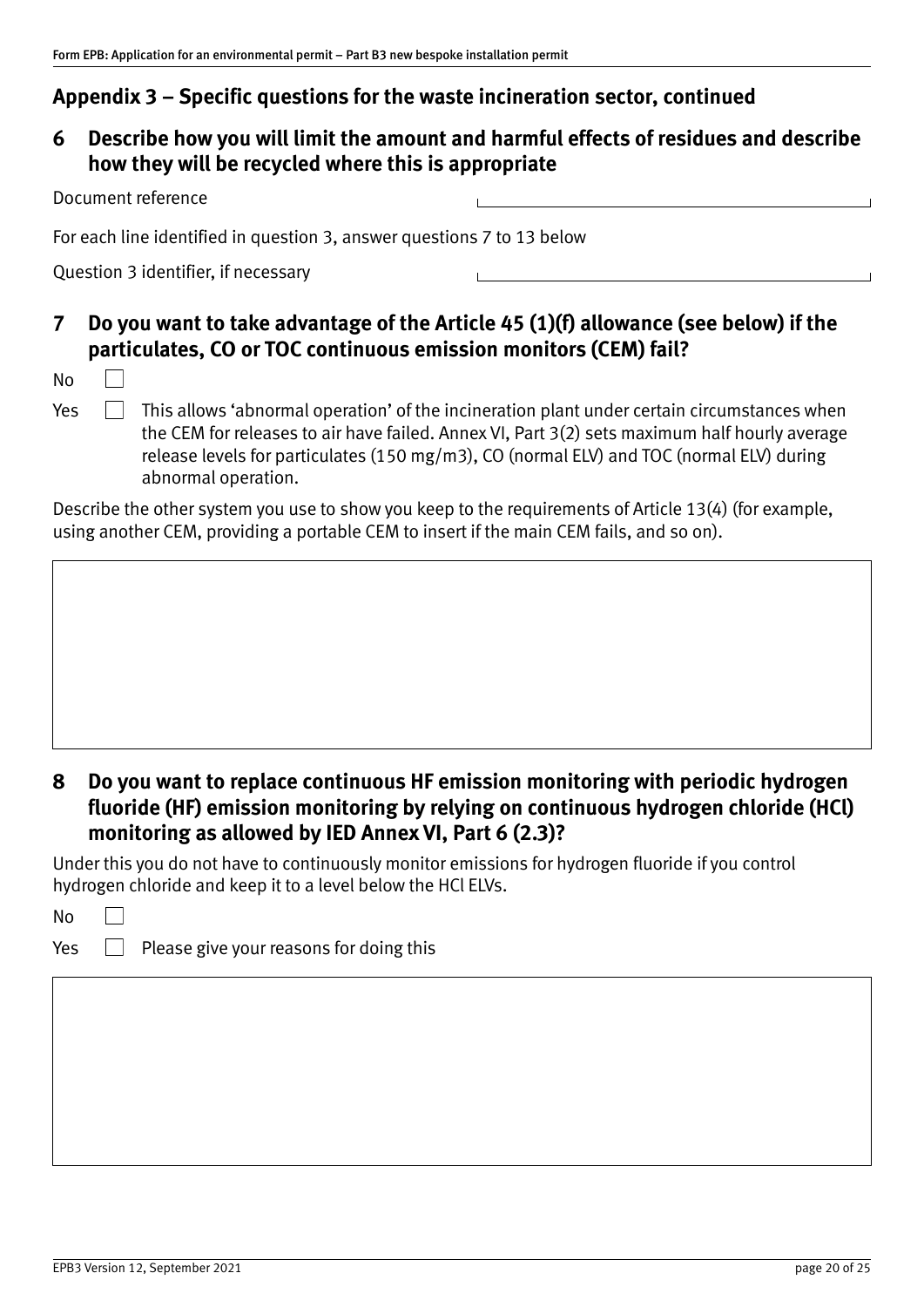## **9 Do you want to replace continuous water vapour monitoring with pre‐analysis drying of exhaust gas samples, as allowed by IED Annex VI, Part 6 (2.4)?**

Under this you do not have to continuously monitor the amount of water vapour in the air released if the sampled exhaust gas is dried before the emissions are analysed.

| ۰,<br>v<br>× |
|--------------|
|--------------|

 $Yes \Box$  Please give your reasons for doing this

# **10 Do you want to replace continuous hydrogen chloride (HCl) emission monitoring with periodic HCl emission monitoring, as allowed by IED Annex VI, Part 6 (2.5), first paragraph?**

Under this you do not have to continuously monitor emissions for hydrogen chloride if you can prove that the emissions from this pollutant will never be higher than the ELVs allowed.

No

 $\Box$ 

 $Yes \Box$  Please give your reasons for doing this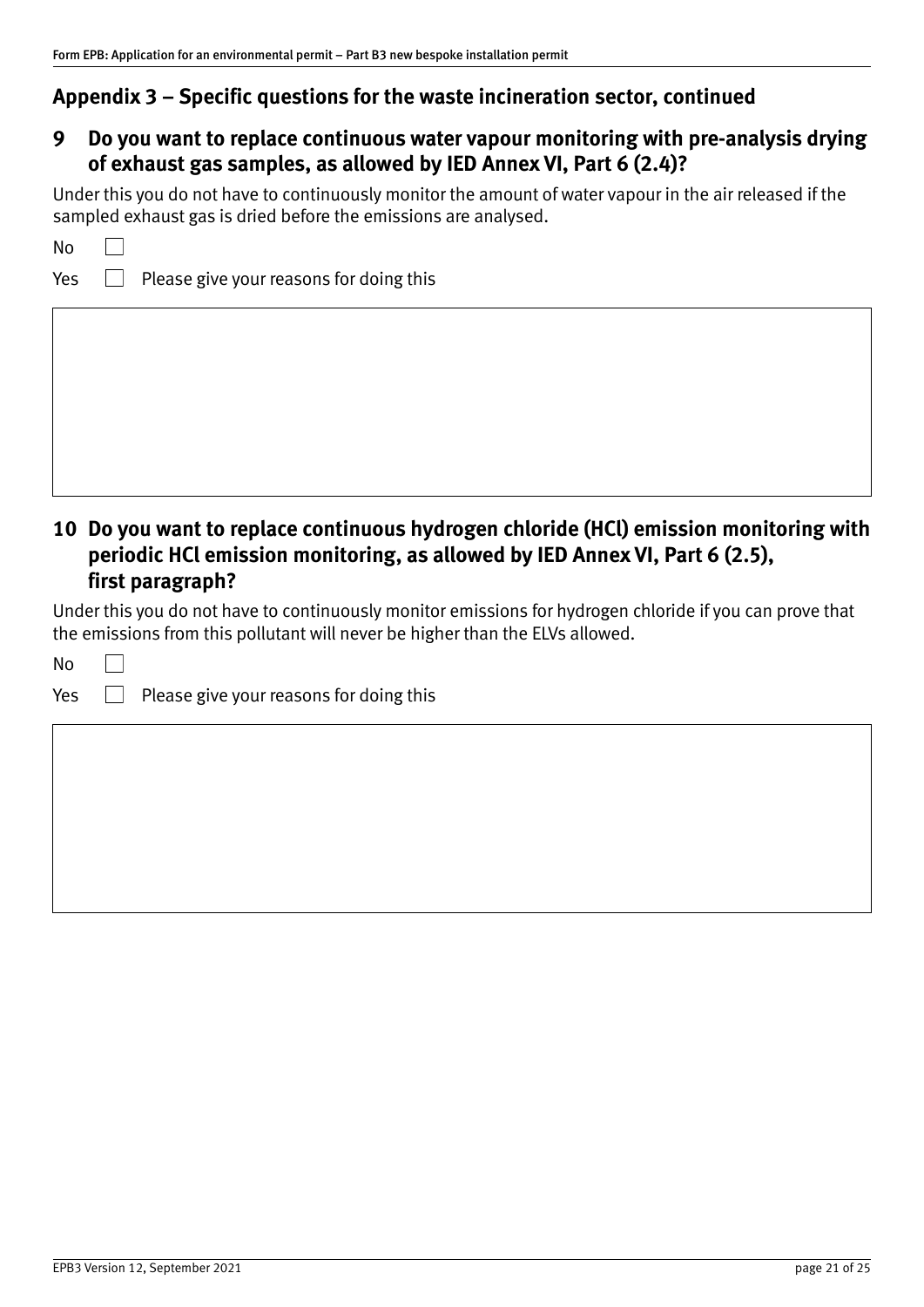# **11 Do you want to replace continuous HF emission monitoring with periodic HF emission monitoring, as allowed by IED Annex VI, Part 6 (2.5), first paragraph?**

Under this you do not have to continuously monitor emissions for hydrogen fluoride if you can prove that the emissions from this pollutant will never be higher than the ELVs allowed.

 $Yes \Box$  Please give your reasons for doing this

# **12 Do you want to replace continuous SO2 emission monitoring with periodic sulphur dioxide (SO2) emission monitoring, as allowed by IED Annex VI, Part 6 (2.5), first paragraph?**

Under this you do not have to continuously monitor emissions for sulphur dioxide if you can prove that the emissions from this pollutant will never be higher than the ELVs allowed.

No

 $\Box$ 

 $Yes \Box$  Please give your reasons for doing this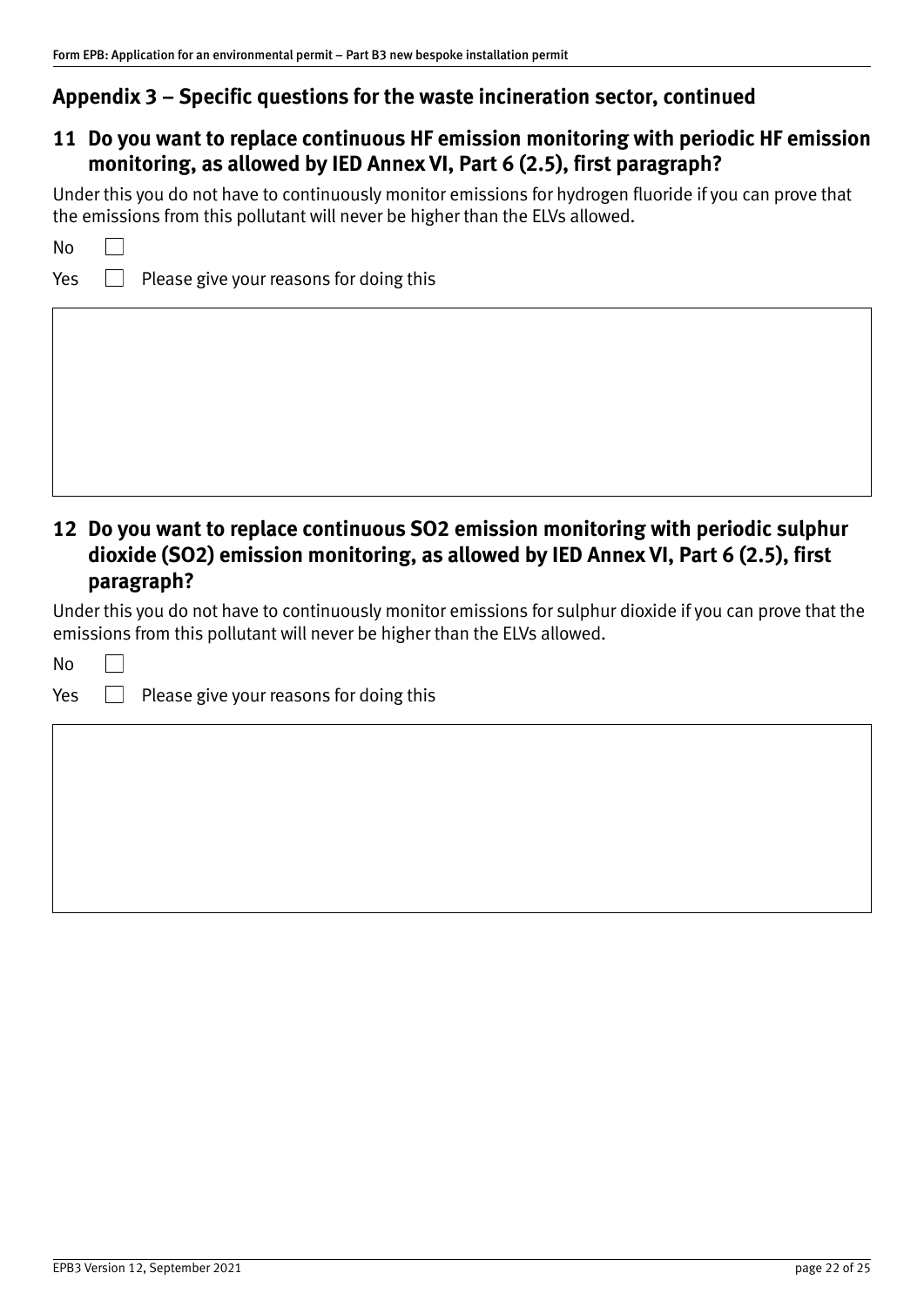**13 If your plant uses fluidised bed technology, do you want to apply for a derogation of**  the CO WID ELV to a maximum of 100 mg/m<sup>3</sup> as an hourly average, as allowed by IED **Annex VI, Part 3?** 

Does not apply  $\Box$ 

 $\Box$ 

 $Yes \Box$  Please give your reasons for doing this

# **14 Have you carried out a cost–benefit assessment (CBA) of opportunities for cogeneration (combined heat and power) or district heating under Article 14 of the Energy Efficiency Directive?**

| No | $\Box$ Please provide supporting evidence of why a CBA is not required |
|----|------------------------------------------------------------------------|
|    | (for example, an agreement from us)                                    |

| Document reference of this evidence |  |  |
|-------------------------------------|--|--|
|-------------------------------------|--|--|

| Yes |  |  | $\Box$ Please submit a copy of your CBA |  |  |  |
|-----|--|--|-----------------------------------------|--|--|--|
|-----|--|--|-----------------------------------------|--|--|--|

Document reference of the CBA

#### **15 Does your installation need to be combined heat and power‐ready (CHP‐ready)?**

 $\mathsf{No} \quad \Box$  Please provide supporting evidence of why a CHP-ready assessment is not required (for example, an agreement from us)

Document reference of this evidence

| Yes |  | Please provide a copy of your CHP-ready assessment |
|-----|--|----------------------------------------------------|
|-----|--|----------------------------------------------------|

Document reference of the CHP‐ready assessment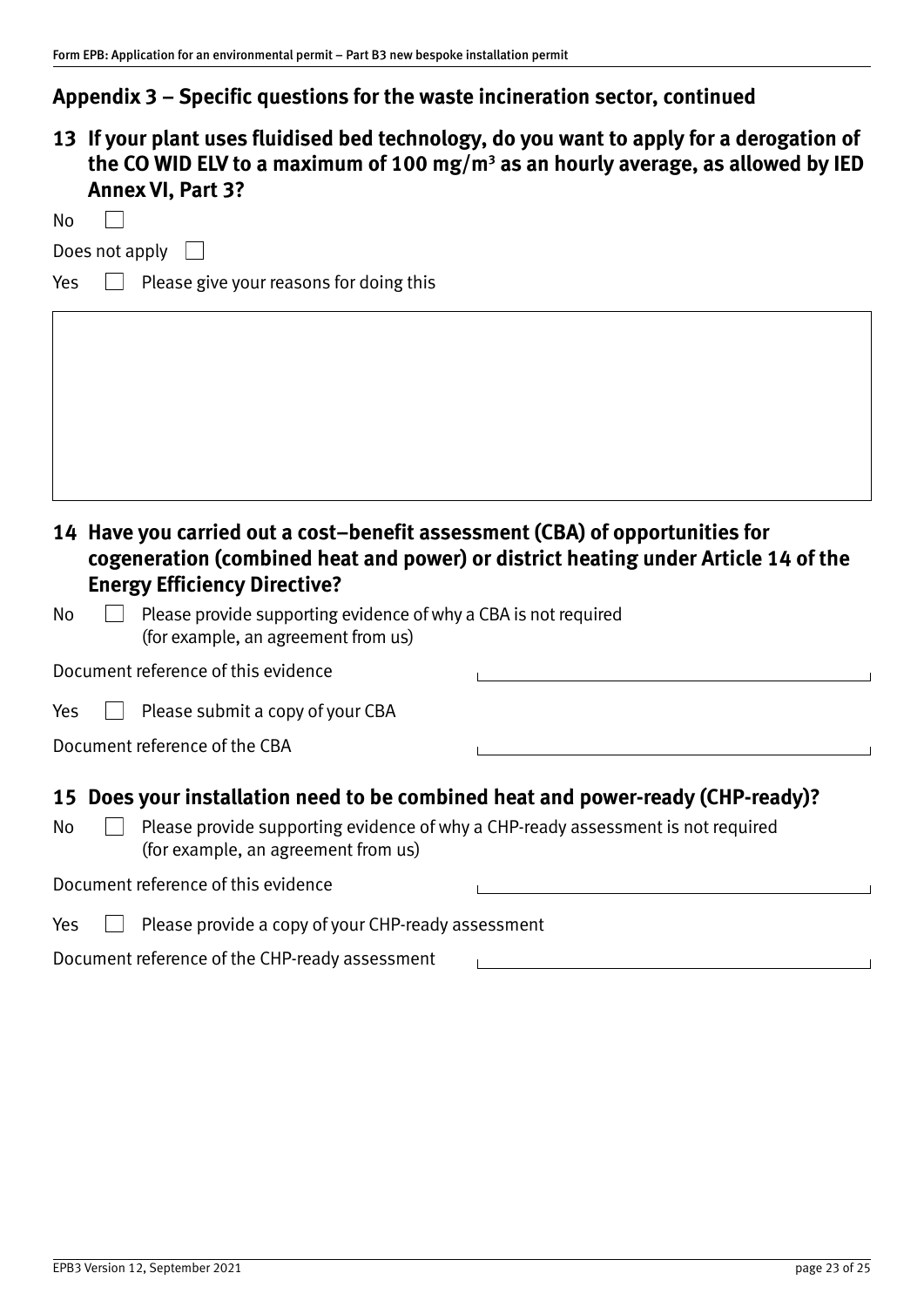# <span id="page-23-1"></span><span id="page-23-0"></span>**Appendix 4 – Specific questions for the landfill sector and recovery of hazardous waste on land activities**

**1. For the landfill sector, provide your Environmental Setting and Installation Design (ESID) report and any other risk assessments to control emissions.**

**For recovery of hazardous waste on land activities, provide your Environmental Setting and Site Design (ESSD) report and any other risk assessments to control emissions**

| Document reference |  |
|--------------------|--|
|                    |  |

**2. For recovery of hazardous waste on land activities, provide your Waste Acceptance Procedures (including Waste Acceptance Criteria)** 

| Document reference                                                                                                                                       |                                                                                                           |
|----------------------------------------------------------------------------------------------------------------------------------------------------------|-----------------------------------------------------------------------------------------------------------|
| Refer to our guidance at                                                                                                                                 |                                                                                                           |
| https://www.gov.uk/government/publications/deposit-for-recovery-operators-environmental-permits/<br>waste-acceptance-procedures-for-deposit-for-recovery |                                                                                                           |
| 3. Provide your hydrogeological risk assessment (HRA) for the site                                                                                       |                                                                                                           |
| Document reference                                                                                                                                       |                                                                                                           |
| 4. Provide your outline engineering plan for the site<br>Document reference                                                                              |                                                                                                           |
| Provide your stability risk assessment (SRA) for the site<br>5.<br>Document reference                                                                    |                                                                                                           |
| 6. Provide your landfill gas risk assessment (LFGRA) for the site                                                                                        |                                                                                                           |
| Document reference                                                                                                                                       |                                                                                                           |
| We have developed guidance on these assessments and their reports which can be found at                                                                  | https://www.gov.uk/government/collections/environmental-permitting-landfill-sector-technical-guidance     |
|                                                                                                                                                          | $\mathsf{E}_{\mathsf{A}}$ racovary of hozardous wasto on land astivities, hoye you completed a menitoring |

### **7. For recovery of hazardous waste on land activities, have you completed a monitoring plan for the site?**

Document reference of this evidence

Yes **Document reference**